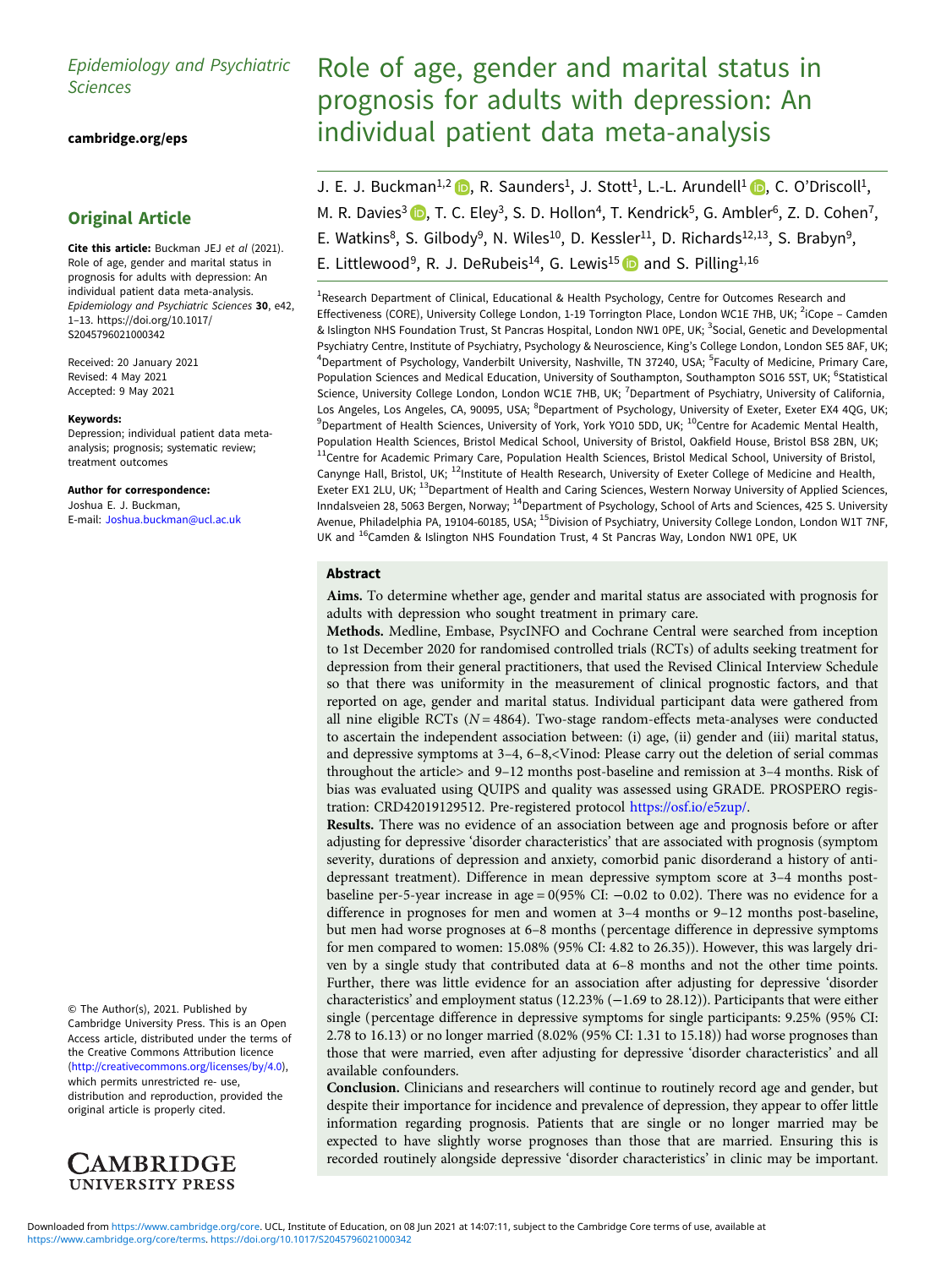#### Introduction

Patients and clinicians can benefit from prognostic information (Hayden et al., [2013\)](#page-11-0). Such knowledge can inform routine clinical assessments and triages of patients seeking treatment for depression and might guide the collaborative treatment decision-making process. This information does not help determine which treatment may be most likely to benefit any individual patient, but instead, informs considerations of the intensity, dose or duration of treatment, the regularity of progress reviews and referrals to specialist treatment centres (Buckman et al., [2021\)](#page-11-0). This would be particularly true if the differences in prognoses for patients with one compared to another pre-treatment characteristic were of a clinically important magnitude (Button et al., [2015\)](#page-11-0). Prognostic information is often wanted by patients and clinicians (Trusheim et al., [2007](#page-12-0)). However, prognostication for adults with depression is challenging as most prior studies have considered prognosis following one particular type of treatment, or in samples where either no treatment was given or details regarding any treatment(s) are unknown (Buckman et al., [2020](#page-11-0); Buckman et al., [2021](#page-11-0)). As there is an approximate equivalence (on average) in the effectiveness of the most common types of treatment for depression (Menchetti et al., [2010](#page-12-0); Cuijpers et al., [2013;](#page-11-0) Weitz et al., [2017;](#page-12-0) Cipriani et al., [2018\)](#page-11-0), and a number of prognostic factors have been found to be associated with outcomes from one type of treatment but not others (Dodd et al., [2014](#page-11-0); Chekroud et al., [2016](#page-11-0); Nakabayashi et al., [2018](#page-12-0); Buckman et al., [2021\)](#page-11-0), there is a need to study prognosis regardless of the type of treatment received. Doing so would identify factors that are associated with prognosis in general, which would be informative for clinicians assessing and treating patients with depression in a breadth of settings. We call this prognosis independent of treatment. This form of prognosis has been largely overlooked in studies of depression (Buckman et al., [2020;](#page-11-0) Buckman et al., [2021](#page-11-0)). We recently found that a number of clinical factors were associated with prognosis independent of treatment, and that each contributed to explaining prognosis over and above depressive symptom severity (Buckman et al., [2021](#page-11-0)). We termed these depressive 'disorder characteristics'. These were: the durations of depression and anxiety problems, comorbid panic disorder and a history of antidepressant medication, each should be routinely assessed in clinic alongside depressive symptom severity. Whether other factors are similarly associated with prognosis and add incremental value to prognostic assessments is uncertain.

For decades it has been shown that age, gender and marital status are associated with the prevalence of depression (Ensel, [1982;](#page-11-0) Kessler and Essex, [1982](#page-11-0); Bebbington, [1987;](#page-11-0) Faravelli et al., [2013\)](#page-11-0). Previous reviews of the relationship between these factors and post-treatment prognosis have found inconsistent results. For example, three reviews reported that older age was associated with worse prognosis (Cuijpers et al., [2018;](#page-11-0) Nakabayashi et al., [2018;](#page-12-0) Sockol, [2018\)](#page-12-0); two found no such association (Johnsen and Friborg, [2015;](#page-11-0) Karyotaki et al., [2017\)](#page-11-0); and one found that prognosis improved with increasing age (Noma et al., [2019\)](#page-12-0). Similarly, four reviews reported that women had poorer prognoses than men (Carter et al., [2012](#page-11-0); Dodd et al., [2014](#page-11-0); Johnsen and Friborg, [2015](#page-11-0); Noma et al., [2019\)](#page-12-0), while four reported no such association (Karyotaki et al., [2017](#page-11-0); Cuijpers et al., [2018](#page-11-0); Nakabayashi et al., [2018](#page-12-0); Schoemaker et al., [2018](#page-12-0)). Two reviews reported better prognoses for married individuals (Carter et al., [2012;](#page-11-0) Sockol, [2018](#page-12-0)) while a third found no evidence for this association (Karyotaki et al., [2017](#page-11-0)).

There are clear limitations, most of these past studies are not directly comparable as the reviews examined specific treatments only (e.g., duloxetine or Interpersonal Psychotherapy), and the sample settings were unclear or unstated. None of the past reviews presented results adjusted for the effects of multiple known clinical prognostic factors (Buckman et al., [2021](#page-11-0)). To do so accurately, for factors that differ at the individual patient level requires individual patient data (IPD) (Rothwell, [2005;](#page-12-0) Fisher, [2015](#page-11-0)) and only four of the past reviews had IPD. Two were not systematic reviews and made no adjustment for any clinical factors (Nakabayashi, Hara and Minami, [2018](#page-12-0); Noma et al., [2019](#page-12-0)). Two others adjusted for baseline depressive symptom severity (Dodd et al., [2014;](#page-11-0) Karyotaki et al., [2017\)](#page-11-0). The first (Dodd et al., [2014](#page-11-0)) made no adjustments for between-study effects and no assessments of either attrition or heterogeneity, limiting the robustness and interpretability of the findings. The second was an investigation of potential moderators of treatment effects and found high levels of heterogeneity that could not be explained (Karyotaki et al., [2017\)](#page-11-0). Clarity on the association of these factors with prognosis is needed, particularly for patients initially seeking treatment in primary care as large proportions of adults are either initially screened and assessed or are wholly treated for depression in pri-mary care settings (McManus et al., [2016](#page-12-0); Olfson et al., [2016;](#page-12-0) Thornicroft et al., [2017](#page-12-0)).

Given these contrasting results, we aimed to determine whether age, gender and marital status are associated with prognosis for adults with depression who sought treatment in primary care. We investigated these associations after accounting for the effect of known clinical prognostic factors, the depressive 'disorder characteristics' we identified previously (Buckman et al., [2021](#page-11-0)), and regardless of the type of treatment. In so doing, we aimed to determine whether these factors add incrementally to knowledge of prognosis at the point patients initially seek treatment.

### Methods

This systematic review with IPD meta-analysis is reported in accordance with the PRISMA-IPD statement (Stewart et al., [2015\)](#page-12-0) (checklist in online Supplementary materials).

### Identification and selection of studies

A protocol for this study was pre-registered [\(https://osf.io/e5zup/](https://osf.io/e5zup/)). A general protocol for forming the Depression in General Practice (Dep-GP) IPD dataset and the plan for analysing those data (Buckman et al., [2020](#page-11-0)) and pre-registered methods for identifying studies are also available (PROSPERO: CRD42019129512 (01/04/ 2019)), and were reported in accordance with the PRISMA-P statement (Shamseer et al., [2015\)](#page-12-0). Searches have been reported in accordance with PRISMA-S (Rethlefsen et al., [2021](#page-12-0)), with a brief description below and more details provided in online Supplementary Materials.

Searches were conducted on Medline, Embase, International Pharmaceutical Abstracts, PsycINFO and Cochrane Central (searched from inception to 1st December 2020), we also handsearched reference lists, and contacted experts for unpublished or missed studies. Search terms included variations of phrases such as 'depression' or 'major depression', 'RCT' or 'Randomised Controlled Trial' and 'CIS-R' or 'Clinical Interview Schedule'. See online Supplementary Table 1 for a full list and results of the searches.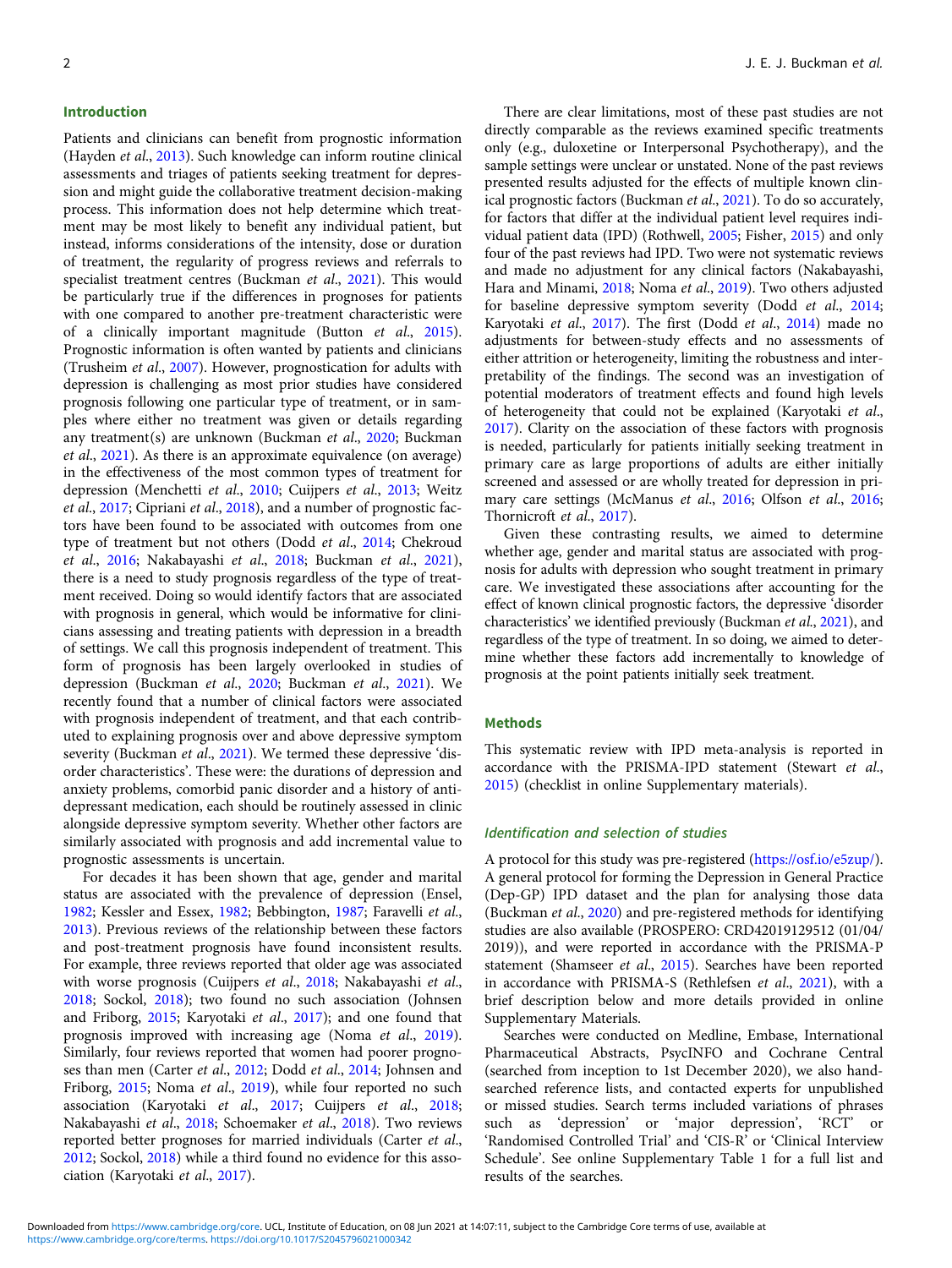A single reviewer (JB) screened titles and abstracts of potentially eligible studies, these were then read in full and judged against inclusion/exclusion criteria by two reviewers (JB and GL) with consultation with a third (SP) to resolve any uncertainties by consensus.

# Inclusion and exclusion criteria

Studies were included if they were RCTs of adults (aged 16 or over) with unipolar depression, depressive symptoms significant enough to seek treatment, or a Revised Clinical Interview Schedule (CIS-R) (Lewis et al., [1992\)](#page-12-0) score of  $\geq 12$  (the cut-off for common mental disorder); recruited from primary care; had at least one active treatment arm; used the CIS-R at baseline, and assessed marital status, age and gender at baseline.

Studies were excluded if they: included patients with depression secondary to a diagnosis of personality disorder, psychotic conditions or neurological conditions; were studies of adults with bi-polar or psychotic depressions; were studies of children or adolescents; were feasibility studies; were studies of just one gender, one particular age group or one marital status group only.

#### Data extraction

The included studies are detailed in [Table 1.](#page-3-0) Data were extracted for each study participant on all measures included in [Table 2](#page-4-0) and additional socio-demographics listed in [Table 3](#page-5-0) by the chief investigators or data managers of each study. Data were independently cleaned by two independent reviewers (JB and RS). Issues were resolved by consensus between four reviewers (JB, RS, GL and SP).

#### Data integrity checks

Integrity of all baseline and endpoint data for each study was checked with the study team and against publications from each study. We removed two participants from IPCRESS and one from PANDA due to them missing data on over 75% of baseline variables. There were also data available on 36 more participants in ITAS than reported in the publication about that study.

# Ethical considerations

All studies were granted NHS Research ethical approvals and all participants gave informed consent, see online Supplementary Table 2. No additional ethical approval was required for this study: HRA reference 712/86/32/81.

#### **Measures**

See [Table 2](#page-4-0) for details.

# Data analysis plan

The pre-registered analysis plan [\(https://osf.io/e5zup/](https://osf.io/e5zup/)) is outlined below. It builds on the plan outlined in our general protocol (Buckman et al., [2020](#page-11-0)).

#### Primary outcomes

Depressive symptoms at 3–4 months post-baseline were captured in two ways. (1) z-score (standardised mean) of the scores on the depressive symptom measures (BDI-II and PHQ-9) used at 3–4 months post-baseline within each study (see [Table 1\)](#page-3-0). The score at 3–4 months was divided by the standard deviation for that measure calculated at 3–4 months. (2) The logarithm of depression scale scores irrespective of the measure used.

It was expected that these methods would give similar results but the log outcome might have greater utility as percentage differences are more easily understood and do not require division by standard deviation estimates.

#### Secondary outcomes

- 1) Remission on the primary depression measure in each study at 3–4 months post-baseline (a score of <10 on the BDI-II or PHQ-9, whichever was the primary measure collected at that time point in each study).
- 2) Depressive symptoms at 6–8 months post-baseline, as above but also including the GHQ-12, captured with (i) the z-score calculated using the mean and standard deviation for the scores at 3–4 months and (ii) the logarithm of scores at 6–8 months.
- 3) Depressive symptoms at 9–12 months post-baseline, as above, captured with (i) the z-score calculated using the mean and standard deviation for the scores at 3–4 months and (ii) the logarithm of scores at 9–12 months.

#### Prognostic indicators under consideration

- 1) Age was considered both as a continuous variable per 5-year increase, and in age groups: (i) 16–29 (ii) 30–39; (ii) 40–49; (iii) 50–59; (iv)  $\geq 60$  years old.
- 2) Gender was taken from a question asking participants for their self-reported gender at baseline, in all included studies response options were binary. This was commonplace in studies at the time, it does not capture the appropriate range of gender identities, neither does it capture differences between gender and sex assigned at birth.
- 3) Marital status was initially recorded in five categories: (1) married or cohabiting (living with partner); (2) single (never married), (3) separated, (4) divorced, (5) widowed. However, some of the studies had very few participants that were divorced  $(n = 0$  in ITAS) and widowed  $(n = 4$  in GENPOD,  $n = 1$  in IPCRESS and  $n = 6$  in TREAD). Therefore, marital status was recoded into three categories to meet power requirements by combining categories 3–5 above in a new category 'no longer married'.

#### Confounders and covariates

Data on some potential confounders were available in all studies whereas data on others were not (i.e., systematically missing). Following our protocol, we adjusted for the following in separate models of each outcome:

- 1) Depressive 'disorder characteristics': depressive symptom severity, the duration of the current depressive episode, mean duration of anxiety problems, comorbid panic disorder and a history of antidepressant treatment.
- 2) Age, gender and marital status (excluding whichever of these was already included in the model as the potential prognostic factor).
- 3) Employment status.

In sensitivity analyses we then added each of the systematically missing variables one at a time:

- 1) Housing status (available in eight studies).
- 2) Long-term physical health condition status (yes/no; available in eight studies).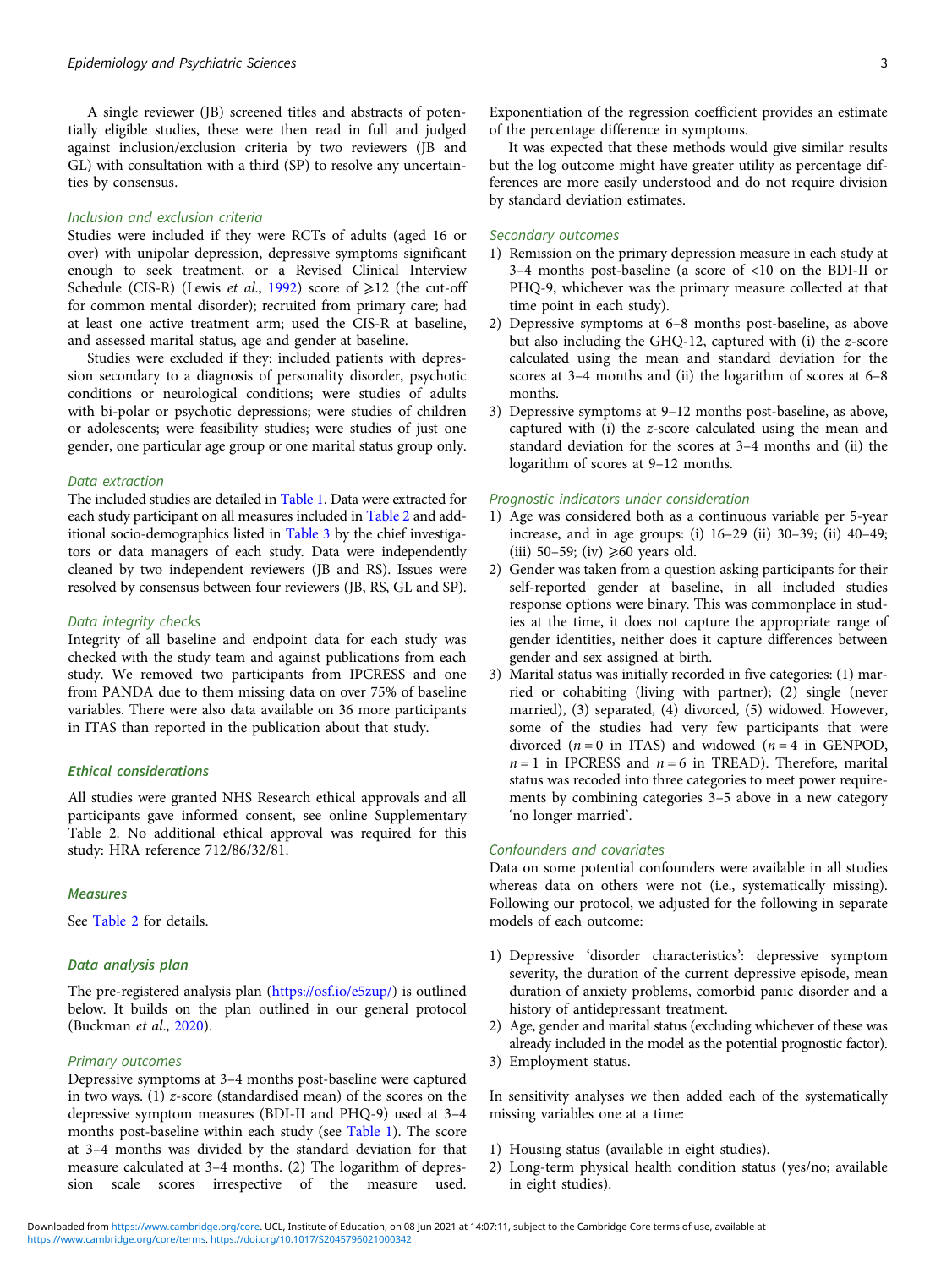#### <span id="page-3-0"></span>Table 1. Description of included studies

|                                             |            |                                                                                                                      | Age            | Gender         | Marital status                                                | To depressive<br>severity | Remission                    |                                              | Outcome<br>measure      |
|---------------------------------------------|------------|----------------------------------------------------------------------------------------------------------------------|----------------|----------------|---------------------------------------------------------------|---------------------------|------------------------------|----------------------------------------------|-------------------------|
| Study                                       | ${\cal N}$ | Inclusion criteria                                                                                                   | Mean<br>(s.D.) | $\%$<br>Female | % married,<br>single, no longer<br>married                    | mean $(s.p.)$             | $% at 3-4$<br>months         | Interventions                                | primary<br>(additional) |
| <b>CADET</b><br>(Richards)<br>et al., 2013) | 527        | Adults ≥18, ICD-10 Depressive<br>Episode                                                                             | 44.4(13.2)     | 72%            | 41.4% married;<br>30.2% single;<br>28.5% no longer<br>married | $PHO-9 = 17.7(5.1)$       | 41%                          | Collaborative Care vs<br><b>TAU</b>          | PHQ-9                   |
| <b>COBALT</b><br>(Wiles et al.,<br>2013)    | 469        | Adults 18-75 with treatment<br>resistant depression, scoring<br>≽14 BDI-II                                           | 49.6(11.7)     | 72%            | 52.9% married;<br>19.0% single;<br>28.1% no longer<br>married | $BDI-II = 31.8(10.7)$     | 34%                          | CBT + TAU vs TAU                             | BDI-II (PHQ-9)          |
| <b>GENPOD</b><br>(Wiles et al.,<br>2012)    | 601        | Adults 18-74 with depressive<br>episode                                                                              | 38.8(12.4)     | 68%            | 52.6% married;<br>29.1% single;<br>18.3% no longer<br>married | $BDI-II = 33.7(9.7)$      | 41%                          | Citalopram vs<br>Reboxetine                  | <b>BDI-II</b>           |
| <b>IPCRESS</b><br>(Kessler et al.,<br>2009) | 295        | Adults scoring $\geq 14$ BDI-II and<br>GP confirmed diagnosis of<br>depression                                       | 34.9(11.6)     | 68%            | 36.6% married;<br>47.8% single;<br>15.6% no longer<br>married | $BDI-II = 33.2(8.8)$      | 34%                          | iCBT + TAU vs TAU +<br>waiting list for iCBT | <b>BDI-II</b>           |
| <b>ITAS (Thomas</b><br>et al., 2004)        | 798        | Adults ≥16, scored ≥12 on<br>$CIS-R$                                                                                 | 43.2(14.8)     | 68%            | 58.7% married;<br>22.4% single;<br>18.9% no longer<br>married | $GHQ = 7.7(3.2)$          | $N/A$ ; at 6-8<br>months 46% | Recommendation +<br>TAU vs TAU               | GHQ-12                  |
| MIR (Kessler<br>et al., 2018)               | 480        | Adults ≥18 taking SSRIs or<br>SNRIs at adequate dose for $\geq$<br>6 weeks, and scored $\geq 14$ on<br><b>BDI-II</b> | 50.7(13.2)     | 69%            | 59.4% married;<br>19.6% single;<br>21.0% no longer<br>married | $BDI-II = 31.1(9.9)$      | 30%                          | Mirtazapine vs<br>Placebo                    | BDI-II (PHQ-9)          |
| PANDA (Lewis<br>et al., 2019)               | 652        | Adults presenting with low<br>mood or depression to GP in<br>last 2 years, free of ADM for 8<br>weeks up to baseline | 39.7(15.0)     | 59%            | 39.1% married;<br>45.4% single;<br>15.5% no longer<br>married | $BDI-II = 23.9(10.3)$     | 69%                          | Sertraline vs Placebo                        | PHQ-9 (BDI-II)          |
| <b>REEACT</b><br>(Gilbody<br>et al., 2015)  | 685        | Adults with PHQ-9 $\geqslant$ 10<br>presenting to GP with<br>depression                                              | 39.9(12.7)     | 67%            | 50.9% married;<br>33.5% single;<br>15.6% no longer<br>married | $PHQ-9 = 16.7(4.3)$       | 53%                          | Moodgym vs Beating<br>the Blues vs TAU       | PHQ-9                   |
| <b>TREAD</b><br>(Chalder<br>et al., 2012)   | 361        | Adults 18-69 who met<br>diagnostic criteria for MDD<br>and scored ≥14 on BDI-II                                      | 39.8(12.6)     | 66%            | 46.3% married;<br>32.1% single;<br>21.6% no longer<br>married | $BDI-II = 32.1(9.2)$      | 35%                          | Physical Activity + TAU<br>vs TAU            | <b>BDI-II</b>           |

Abbreviations: ADM, antidepressant medication; BDI-II, Beck Depression Inventory; EPDS, Edinburgh Postnatal Depression Scale; GHQ-12, General Health Questionnaire 12 item version; HADS-D, Hospital Anxiety and Depression Sc subscale; iCBT (internet-based therapist delivered cognitive behavioural therapy); MDD, Major Depressive Disorder; T0 - Baseline; TAU, treatment as usual; TCA, tricyclic antidepressant.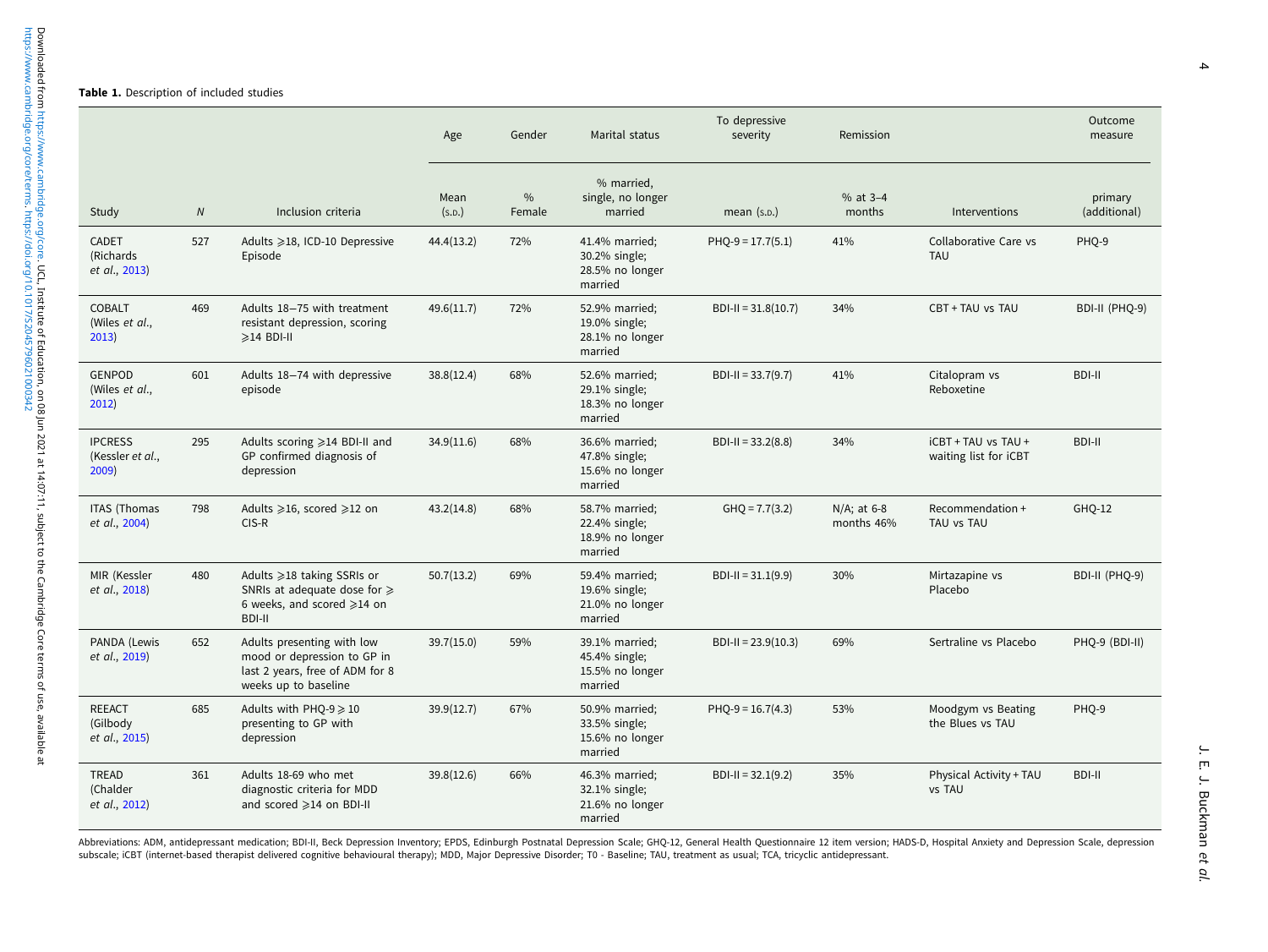<span id="page-4-0"></span>

| Table 2. Measures used across the studies of the Dep-GP IPD dataset meeting inclusion criteria for the present study |  |  |  |
|----------------------------------------------------------------------------------------------------------------------|--|--|--|
|----------------------------------------------------------------------------------------------------------------------|--|--|--|

| Measure                                                                                                                                                                                                  | Details                                                                                                                                                                                                                                                                                                                                                                                                                                                                                                                                                                                                                                                                                                                                                                                                                                                                                                                                                                                                                                     | Scores and Cut-offs for Remission                                                                                                                                                                                                                                                                                                                                                                                                                                                                                                                                                                                                                              |
|----------------------------------------------------------------------------------------------------------------------------------------------------------------------------------------------------------|---------------------------------------------------------------------------------------------------------------------------------------------------------------------------------------------------------------------------------------------------------------------------------------------------------------------------------------------------------------------------------------------------------------------------------------------------------------------------------------------------------------------------------------------------------------------------------------------------------------------------------------------------------------------------------------------------------------------------------------------------------------------------------------------------------------------------------------------------------------------------------------------------------------------------------------------------------------------------------------------------------------------------------------------|----------------------------------------------------------------------------------------------------------------------------------------------------------------------------------------------------------------------------------------------------------------------------------------------------------------------------------------------------------------------------------------------------------------------------------------------------------------------------------------------------------------------------------------------------------------------------------------------------------------------------------------------------------------|
| The CIS-R (Lewis et al., 1992)                                                                                                                                                                           | Consists of 14 symptom subsections scored 0-4<br>covering core features of depression, depressive<br>thoughts (scored 0-5), fatigue, concentration/<br>forgetfulness, and sleep, generalised anxiety,<br>worry, irritability, obsessions, compulsions,<br>health anxiety, somatic concerns, phobic anxiety<br>(split into agoraphobia, social phobia, and<br>specific phobia), and panic. A final section<br>measures general health, impairment and<br>weight change.                                                                                                                                                                                                                                                                                                                                                                                                                                                                                                                                                                      | The total score ranges from 0-57 with a cut-off of<br>$\geqslant$ 12 used to indicate likely common mental<br>disorder, primary and secondary diagnoses<br>using ICD-10 criteria are given as are binary<br>indictors of diagnosis for all the disorders<br>assessed. The duration of each type of problem<br>is also assessed for the present episode (or<br>subsyndromal episode) up to the point of<br>completing the CIS-R. Duration items are<br>measured in five categories: (1) less than two<br>weeks; (2) between two weeks and six months;<br>(3) between six months and one year; (4)<br>between one and two years; and (5) more than<br>two years. |
| Beck Depression Inventory 2nd Edition (BDI-II)<br>(Beck, Steer and Brown, 1996)                                                                                                                          | Consists of 21 items to assess depressive<br>symptoms, each item is scored --3.                                                                                                                                                                                                                                                                                                                                                                                                                                                                                                                                                                                                                                                                                                                                                                                                                                                                                                                                                             | There is a maximum score obtainable of 63, and<br>a cut-off of $\geqslant$ 10 is used indicate significant<br>symptoms of depression, scores of <10 are<br>therefore used to indicate remission in those<br>that were previously depressed/scored ≥10.                                                                                                                                                                                                                                                                                                                                                                                                         |
| Patient Health Questionnaire 9-item version<br>(PHQ-9)(Kroenke, Spitzer and Williams, 2001)                                                                                                              | This is a depression screening measure, with<br>respondents asked to rate how often they have<br>been bothered by each of the nine symptom<br>items over the preceding two weeks. Each item<br>is scored 0-3                                                                                                                                                                                                                                                                                                                                                                                                                                                                                                                                                                                                                                                                                                                                                                                                                                | There is a maximum score of 27 with a cut-off of<br>$\geqslant$ 10 is used to indicate 'caseness' for depression,<br>a score of 9 or below for those that were<br>previously depressed is therefore considered to<br>indicate remission                                                                                                                                                                                                                                                                                                                                                                                                                        |
| General Health Questionnaire (12-item version)<br>(GHQ-12) (Goldberg, 1992)                                                                                                                              | Consists of 12 items related to present and<br>recent health over the 'few weeks' prior to<br>completion. Each item is related to depression<br>or generalised anxiety, they are scored 0-0-1-1<br>for the four response options.                                                                                                                                                                                                                                                                                                                                                                                                                                                                                                                                                                                                                                                                                                                                                                                                           | A cut-off of $\geqslant$ 2 is used to indicate the likely<br>presence of common mental disorder, and so<br>scores of <2 for those formally scoring above this<br>would be considered to indicate remission                                                                                                                                                                                                                                                                                                                                                                                                                                                     |
| Social Support Scale - adapted by authors of<br>RCTs (Kessler et al., 2009) included in this IPD by<br>adding one item to the Health and Lifestyles<br>Survey Social Support Measure (Cox et al., 1987). | An 8-item instrument (the first seven of which are<br>from the Health and Lifestyles Survey) assessing<br>the degree to which participants rated the social<br>support of their friends and family in each of the<br>following domains: (1) being accepted for who<br>one is; (2) feeling cared about; (3) feeling loved;<br>(4) feeling important to them; (5) being able to<br>rely on them; (6) feeling well supported and<br>encouraged by them; (7) being made to feel<br>happy by them; and (8) feeling able to talk to<br>them whenever one might like. Items are scored<br>1-3, with total scores ranging from 8 to 24; higher<br>scores indicate higher levels of perceived social<br>support. The authors of the Health and Lifestyles<br>Survey suggested the maximum score for social<br>support (which was 21 on that scale) indicated<br>'no lack of social support', scores between 18 and<br>20 indicated a 'moderate lack of social support',<br>and scores of 17 or below indicated a 'severe lack<br>of social support'. | N/A                                                                                                                                                                                                                                                                                                                                                                                                                                                                                                                                                                                                                                                            |

CIS-R was used in all studies n = 4864. BDI-II was used in six studies (COBALT, GENPOD, IPCRESS, MIR, PANDA and TREAD), n = 2858; PHQ-9 was used in five studies (CADET, COBALT, MIR, PANDA and REEACT) n = 2807; GHQ was used in ITAS only n = 796; and the Social Support Scale was used in six studies (COBALT, GENPOD, IPCRESS, MIR, PANDA and TREAD) n = 2858.

- 3) Highest level of educational attainment (available in seven studies).
- 4) Financial wellbeing (available in six studies).
- 5) Social support (available in six studies).

In addition, all models were adjusted for treatment allocation by assigning each of the randomised groups across the studies a different category in a single categorical variable and including this variable in all models. This meant that associations between the prognostic factors and outcomes could be investigated having adjusted for the effects of the randomised treatments. It also meant that all models accounted for clustering effects at the study-level.

# Data handling and data management

Details of the pre-processing stages and handling of missing data are given in the original protocol (Buckman et al., [2020](#page-11-0)). Multiple imputation with chained equations was used with baseline and outcome variables to generate 50 imputed datasets for each study. Systematically missing variables were not imputed.

#### Primary analyses

Two-stage DerSimonian and Laird random effects meta-analyses were conducted for each prognostic factor (each fitted into separate models) for each outcome variable listed above, using the 'admetan' package (Fisher, [2015\)](#page-11-0) in Stata 16 (StataCorp, [2019](#page-12-0)). Linear models were fitted for the z-score and log outcomes and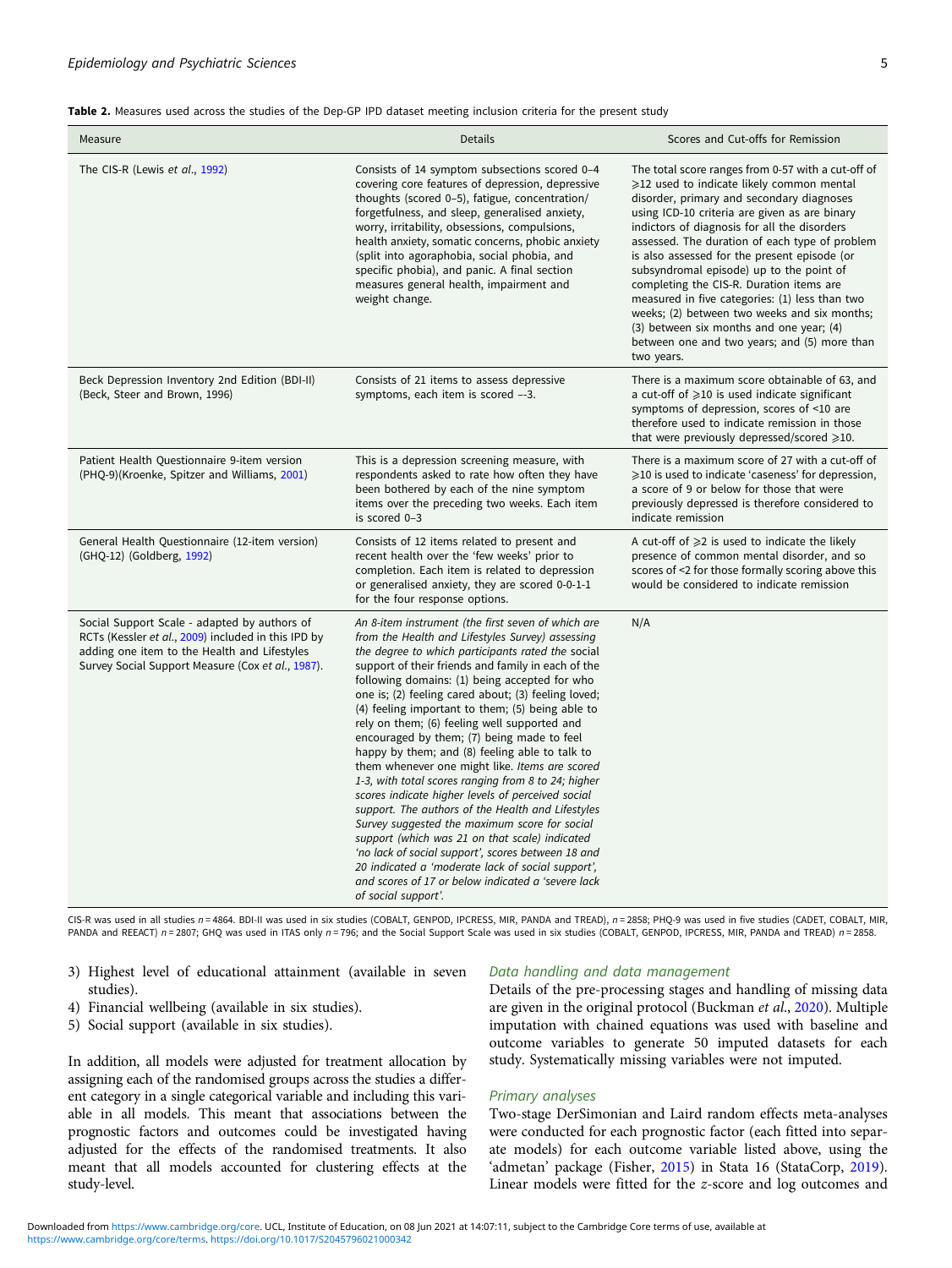<span id="page-5-0"></span>Table 3. Baseline characteristics of study sample using observed data only

| Self-reported baseline<br>characteristics | Factor                                                                                                                                                                                                                                                                                                                                                                                                                                                   | $N(\%)$ or N and<br>Mean(s.p.)       |  |  |  |
|-------------------------------------------|----------------------------------------------------------------------------------------------------------------------------------------------------------------------------------------------------------------------------------------------------------------------------------------------------------------------------------------------------------------------------------------------------------------------------------------------------------|--------------------------------------|--|--|--|
| Total sample size (N)                     |                                                                                                                                                                                                                                                                                                                                                                                                                                                          | 4864                                 |  |  |  |
| Age in years                              |                                                                                                                                                                                                                                                                                                                                                                                                                                                          | N: 4864, Mean(s.p.):<br>42.45(13.99) |  |  |  |
| Age 16-29 years old                       |                                                                                                                                                                                                                                                                                                                                                                                                                                                          | 1079(22.18%)                         |  |  |  |
| Age 30-39 years old                       |                                                                                                                                                                                                                                                                                                                                                                                                                                                          | 1043(21.44%)                         |  |  |  |
| Age 40-49 years old                       |                                                                                                                                                                                                                                                                                                                                                                                                                                                          | 1208(24.84%)                         |  |  |  |
| Age 50-59 years old                       |                                                                                                                                                                                                                                                                                                                                                                                                                                                          | 919(18.89%)                          |  |  |  |
| Age 60 + years old                        |                                                                                                                                                                                                                                                                                                                                                                                                                                                          | 615(12.64%)                          |  |  |  |
| Gender                                    | Female                                                                                                                                                                                                                                                                                                                                                                                                                                                   | 3279(67.41%)                         |  |  |  |
|                                           | Male                                                                                                                                                                                                                                                                                                                                                                                                                                                     | 1583(32.55%)                         |  |  |  |
|                                           | Missing                                                                                                                                                                                                                                                                                                                                                                                                                                                  | $2(0.04\%)$                          |  |  |  |
| Marital status                            | Married/cohabiting                                                                                                                                                                                                                                                                                                                                                                                                                                       | 2412(49.59%)                         |  |  |  |
|                                           | Single                                                                                                                                                                                                                                                                                                                                                                                                                                                   | 1477(30.37%)                         |  |  |  |
|                                           | No longer married                                                                                                                                                                                                                                                                                                                                                                                                                                        | 975(20.05%)                          |  |  |  |
| Employment status                         | Employed                                                                                                                                                                                                                                                                                                                                                                                                                                                 | 2713(55.81%.)                        |  |  |  |
|                                           | Not seeking<br>employment                                                                                                                                                                                                                                                                                                                                                                                                                                | 1199(24.67%)                         |  |  |  |
|                                           | Unemployed                                                                                                                                                                                                                                                                                                                                                                                                                                               | 949(19.52%)                          |  |  |  |
|                                           | Missing                                                                                                                                                                                                                                                                                                                                                                                                                                                  |                                      |  |  |  |
| Housing status                            | Home owner                                                                                                                                                                                                                                                                                                                                                                                                                                               | 2148(48.92%)                         |  |  |  |
|                                           | Tenant                                                                                                                                                                                                                                                                                                                                                                                                                                                   | 1677(38.19%)                         |  |  |  |
|                                           | Other                                                                                                                                                                                                                                                                                                                                                                                                                                                    | 566(12.89%)                          |  |  |  |
|                                           | $3(0.06\%)$<br>Missing<br>473(9.72%)<br>Doing OK financially<br>1537(42.14%)<br>Just about getting<br>1171(32.11%0)<br>by<br>Struggling<br>939(25.75%)<br>financially<br>1217(25.02%)<br>Missing                                                                                                                                                                                                                                                         |                                      |  |  |  |
| Financial wellbeing                       | Degree or above<br>959(28.02%)<br>A-level of diplomas<br>905(26.44%)<br><b>GCSE</b><br>1016(29.68%)<br>None or other<br>543(15.86%)<br>Missing<br>1441(29.63%)<br>No<br>3244(73.81%)<br>1151(26.19%)<br>Yes<br>Missing<br>469(9.64%)<br>N: 2858, Mean(s.p.):<br>20.25(3.85)<br>1241(25.53%)<br><b>No</b><br>Yes<br>3620(74.47%)<br>Depression<br>N: 4864, Mean(s.p.):<br>3.32(1.37)<br>Average anxiety<br>N: 4813. Mean(s.p.):<br>duration<br>2.05(0.98) |                                      |  |  |  |
|                                           |                                                                                                                                                                                                                                                                                                                                                                                                                                                          |                                      |  |  |  |
|                                           |                                                                                                                                                                                                                                                                                                                                                                                                                                                          |                                      |  |  |  |
|                                           |                                                                                                                                                                                                                                                                                                                                                                                                                                                          |                                      |  |  |  |
| Highest level of educational              |                                                                                                                                                                                                                                                                                                                                                                                                                                                          |                                      |  |  |  |
| attainment                                |                                                                                                                                                                                                                                                                                                                                                                                                                                                          |                                      |  |  |  |
|                                           |                                                                                                                                                                                                                                                                                                                                                                                                                                                          |                                      |  |  |  |
|                                           |                                                                                                                                                                                                                                                                                                                                                                                                                                                          |                                      |  |  |  |
|                                           |                                                                                                                                                                                                                                                                                                                                                                                                                                                          |                                      |  |  |  |
| Long-term physical health                 |                                                                                                                                                                                                                                                                                                                                                                                                                                                          |                                      |  |  |  |
| condition                                 |                                                                                                                                                                                                                                                                                                                                                                                                                                                          |                                      |  |  |  |
|                                           |                                                                                                                                                                                                                                                                                                                                                                                                                                                          |                                      |  |  |  |
| Social support scale score                |                                                                                                                                                                                                                                                                                                                                                                                                                                                          |                                      |  |  |  |
| Past antidepressant use                   |                                                                                                                                                                                                                                                                                                                                                                                                                                                          |                                      |  |  |  |
|                                           |                                                                                                                                                                                                                                                                                                                                                                                                                                                          |                                      |  |  |  |
| <b>CIS-R</b> durations                    |                                                                                                                                                                                                                                                                                                                                                                                                                                                          |                                      |  |  |  |
|                                           |                                                                                                                                                                                                                                                                                                                                                                                                                                                          |                                      |  |  |  |

| (Continued) |
|-------------|
|-------------|

|  | Table 3. (Continued.) |
|--|-----------------------|
|--|-----------------------|

| Self-reported baseline<br>characteristics | Factor         | $N(\%)$ or N and<br>Mean(s.p.)       |
|-------------------------------------------|----------------|--------------------------------------|
| Comorbid panic disorder                   | No             | 4439(91.26%)                         |
|                                           | Yes            | 425(8.74%)                           |
| Baseline BDI-II score                     |                | N: 2858, Mean(s.p.):<br>30.44(10.53) |
| Baseline PHQ-9 score                      |                | N: 2812, Mean(s.p.):<br>15.71(5.65)  |
| Baseline GHQ-12 score                     |                | N: 795, Mean(s.p.):<br>7.69(3.22)    |
| Attrition at 3-4 months                   | No             | 3411(70.13%)                         |
|                                           | Yes            | 658(13.53%)                          |
|                                           | Not applicable | 795(16.34%)                          |
| BDI-II score 3-4 months                   |                | N:1918, Mean(s.p.):<br>16.07(11.99)  |
| PHQ-9 score 3-4 months                    |                | N:2393, Mean(s.p.):<br>10.28(6.65)   |
| Remission 3-4 months                      | No             | 1928(56.57%)                         |
|                                           | Yes            | 1480(43.43%)                         |
| BDI-II score 6-8 months                   |                | N:1236, Mean(s.p.):<br>18.64(13.44)  |
| PHQ-9 score 6-8 months                    |                | N:814, Mean(s.p.):<br>10.33(6.78)    |
| GHQ-12 score 6-8 months                   |                | N:585, Mean(s.p.):<br>3.80(4.10)     |
| Attrition at 6-8 months                   | No             | 1236(25.41%)                         |
|                                           | Yes            | 369(7.59%)                           |
|                                           | Not applicable | 3259(67.00%)                         |
| BDI-II score 9-12 months                  |                | N:1028, Mean(s.p.):<br>16.78(12.87)  |
| PHQ-9 score 9-12 months                   |                | N:1764, Mean(s.p.):<br>9.51(6.71)    |
| Attrition at 9-12 months                  | No             | 2005(41.22%)                         |
|                                           | Yes            | 516(10.61%)                          |
|                                           | Not applicable | 2343(48.17%)                         |

logistic models were fitted for remission. The degree of heterogeneity was assessed using prediction intervals and its impact assessed using the  $I^2$  statistic (Higgins et al., [2003\)](#page-11-0).

# Risk of bias

Two reviewers (JB & RS) conducted independent risk of bias assessments using the Quality in Prognosis Studies (QUIPS) (Hayden et al., [2013](#page-11-0)) and the quality of evidence for each prognostic indicator was assessed using the GRADE framework (Guyatt et al., [2008](#page-11-0)). Disagreements were resolved by consensus with two additional reviewers (GL and SP).

# Sensitivity analyses

In addition to those listed above sensitivity analyses were conducted if there was considerable heterogeneity (Higgins and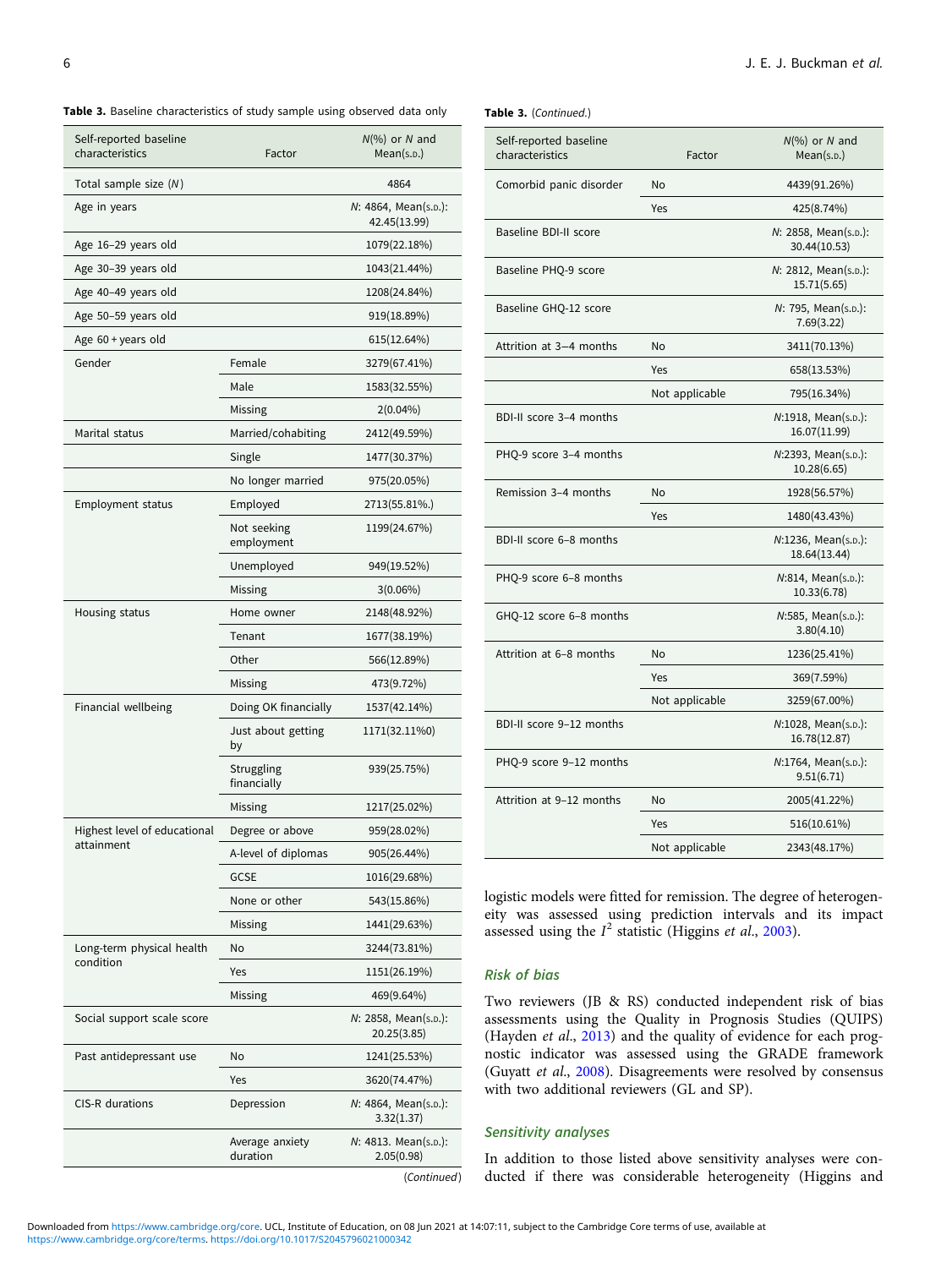Green, [2011](#page-11-0)) either from inspection of the forest plots or if  $I^2$  was 75% or above, or if either study quality was low or risk of bias was high, removing the study contributing most to the heterogeneity/ low quality/high risk of bias.

#### Results

# Characteristics of the included studies

In total nine RCTs met the inclusion criteria. IPD from all 4864 participants formed the present dataset, see [Fig. 1](#page-7-0).

# Quality assessments and risk of bias

Overall, the risk of bias was low, and quality was high in all studies, so no sensitivity analyses were required in relation to these, although half of the studies had a moderate risk of bias related to attrition, see online Supplementary Tables 3 and 4. There was near perfect agreement between the reviewers, with interrater reliability (Cohen's Kappa)  $k = 0.96$  for QUIPS and  $k = 1.00$  for GRADE.

# Descriptive statistics

Across all nine studies, age ranged between 16 and 84 years old at baseline with a mean age of approximately 42 years, 80% of the sample were aged between 23 and 61 years old. Approximately 67% of the participants were women, half of participants were married or cohabiting, approximately 30% were single and 20% no longer married ([Table 3](#page-5-0)).

# Association between age and prognosis independent of treatment

Overall, there was no evidence of an association between age and prognosis at 3–4 months post-baseline. This was the case when age was modelled as a continuous variable, an ordinal variable of age groups, comparing each age group to those aged 16–29 years old (see [Table 4](#page-8-0)), and with age modelled with a quadratic term ( $p = 0.233$ ). There was also no evidence of an association between age and prognosis at 6–8 months (online Supplementary Tables 7 and 8) or 9–12 months (online Supplementary Tables 9 and 10).

# Associations between gender and prognosis independent of treatment

There was no evidence for a difference in prognosis between men and women at 3–4 months [\(Tables 4](#page-8-0) and [5](#page-9-0)) or 9–12 months (online Supplementary Tables 9 and 10) post-baseline, but there was evidence that men had worse prognoses at 6–8 months (percentage difference in depressive symptoms for men compared to women: 15.08% (95% CI: 4.82 to 26.35), see online Supplementary Table 8). However, this was attenuated when adjusting for socio-demographic factors: age, marital status and employment, 12.23% (−1.69 to 28.12).

# Associations between marital status and prognosis independent of treatment

There was some evidence of an association between marital status and prognosis at 3–4 months [\(Tables 4](#page-8-0) and [5](#page-9-0)). Participants who were single (difference in mean depressive symptom score at 3–4 months (0.22(95% CI: 0.15 to 0.30)) and those who were no longer married (0.28(95% CI: 0.20 to 0.37)), had more depressive symptoms at 3–4 months post-baseline on average, compared to married participants. After adjusting for the 'disorder characteristics' and socio-demographic factors there was still evidence that single or no longer married participants had worse prognoses than those that were married, but the strength of the associations was somewhat attenuated (see [Tables 4](#page-8-0) and [5](#page-9-0)). There were similar effects at 6–8 months post-baseline although confidence intervals included zero when controlling for employment status in addition to all other confounders with the log outcome (online Supplementary Tables 7 and 8). Further, when comparing just those participants who reported being single to those who reported being married, there was a lack of evidence for an association with prognosis at 6–8 months post-baseline after adjusting for depressive 'disorder characteristics'. At 9–12 months there was no evidence for an association between marital status and prognosis after adjusting for the depressive 'disorder characteristics' (online Supplementary Tables 9 and 10).

#### Sensitivity analyses

Sensitivity analyses including systematically missing confounding factors did not substantively change our conclusions (see online Supplementary tables 12–18), nor did analyses that removed studies due to high levels of heterogeneity (online Supplementary Table 19).

#### **Discussion**

This study investigated the associations between age, gender and marital status, with the prognosis of depression for adults that sought treatment in primary care, regardless of the type of treatment they were given. We found no evidence for an association between age and prognosis at 3–4, 6–8 or 9–12 months postbaseline and no evidence that gender was associated with prognosis after adjusting for clinical prognostic factors and employment status. There was evidence that single, and either separated, divorced or widowed patients (those no longer married) had worse prognoses than married patients at 3–4 months. However, the effect was weaker after adjusting for clinical prognostic factors and employment status.

Our recent review of systematic reviews and meta-analyses found inconsistent and at times contradictory findings regarding the associations between age, gender, marital status and prognosis for depressed patients (Buckman et al., [2021\)](#page-11-0). Our findings suggest that the pattern of associations found in those past reviews may have been due to chance, or the specific features of each review. With greater power to detect effects due to having a large IPD sample here, and additional robustness by adjusting for a range of treatments and for important clinical and demographic prognostic factors, we found no overall association between either age or gender and prognosis. Although we found the that men appeared to have worse prognoses than women at 6–8 months this was attributable to a single large study that contributed data at the 6–8 months endpoint and not at 3–4 or 9–12 months, and the association was minimal after adjusting for clinical and demographic covariates. There had been limited evidence for an association between marital status and prognosis in prior reviews, here we did find evidence of such an association in our data (married patients did better with treatment). On the basis of our findings here it is unlikely that knowledge of patients' self-reported marital statuses will inform clinically meaningful differences in prognosis alone, particularly after accounting for depressive 'disorder characteristics'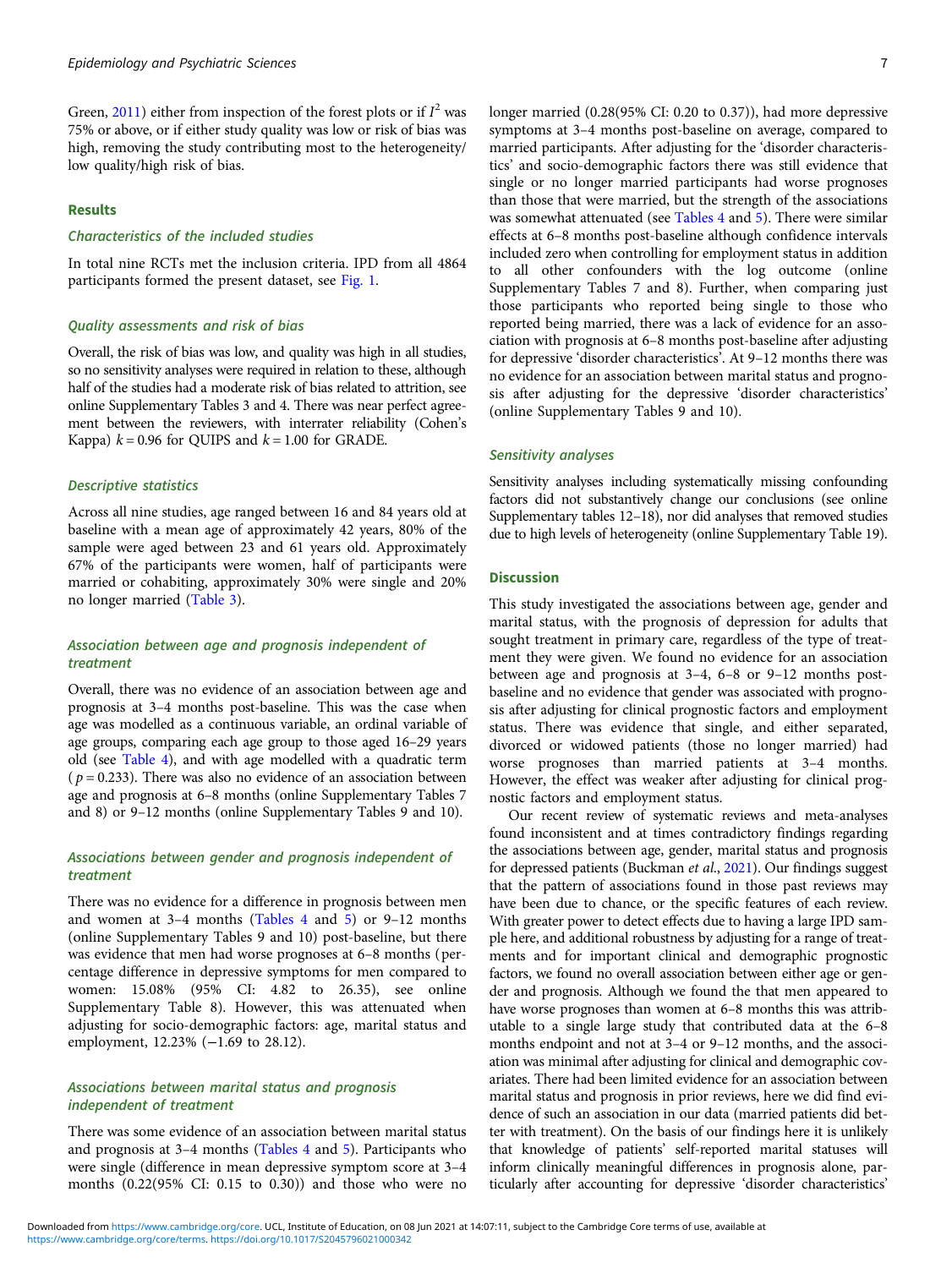<span id="page-7-0"></span>

Fig. 1. Flow of studies through selection process for IPD meta-analysis.

and employment status (Button et al., [2015\)](#page-11-0). However, it may be important to consider in conjunction with those other factors. The strength of the association with prognosis likely lies somewhere between the prognostic effects found for a history of antidepressant medication and comorbid panic disorder (Buckman et al., [2021](#page-11-0)).

# Strengths and limitations

To our knowledge, this is the first study to use a large individual patient dataset formed from a number of RCTs to consider the

prognostic status of age, gender, and marital status across different types of treatment, bringing greater precision to estimates of these associations than in past studies. In contrast to past reviews, we selected studies that included treatment seeking adults with depression recruited in primary care settings, as this is a very common route into treatment (McManus et al., [2016;](#page-12-0) Thornicroft et al., [2017\)](#page-12-0). This may have limited the number of studies found to meet inclusion criteria for this review, but has the advantage of ensuring there is a minimum population for whom our findings may be generalisable. Further, as many of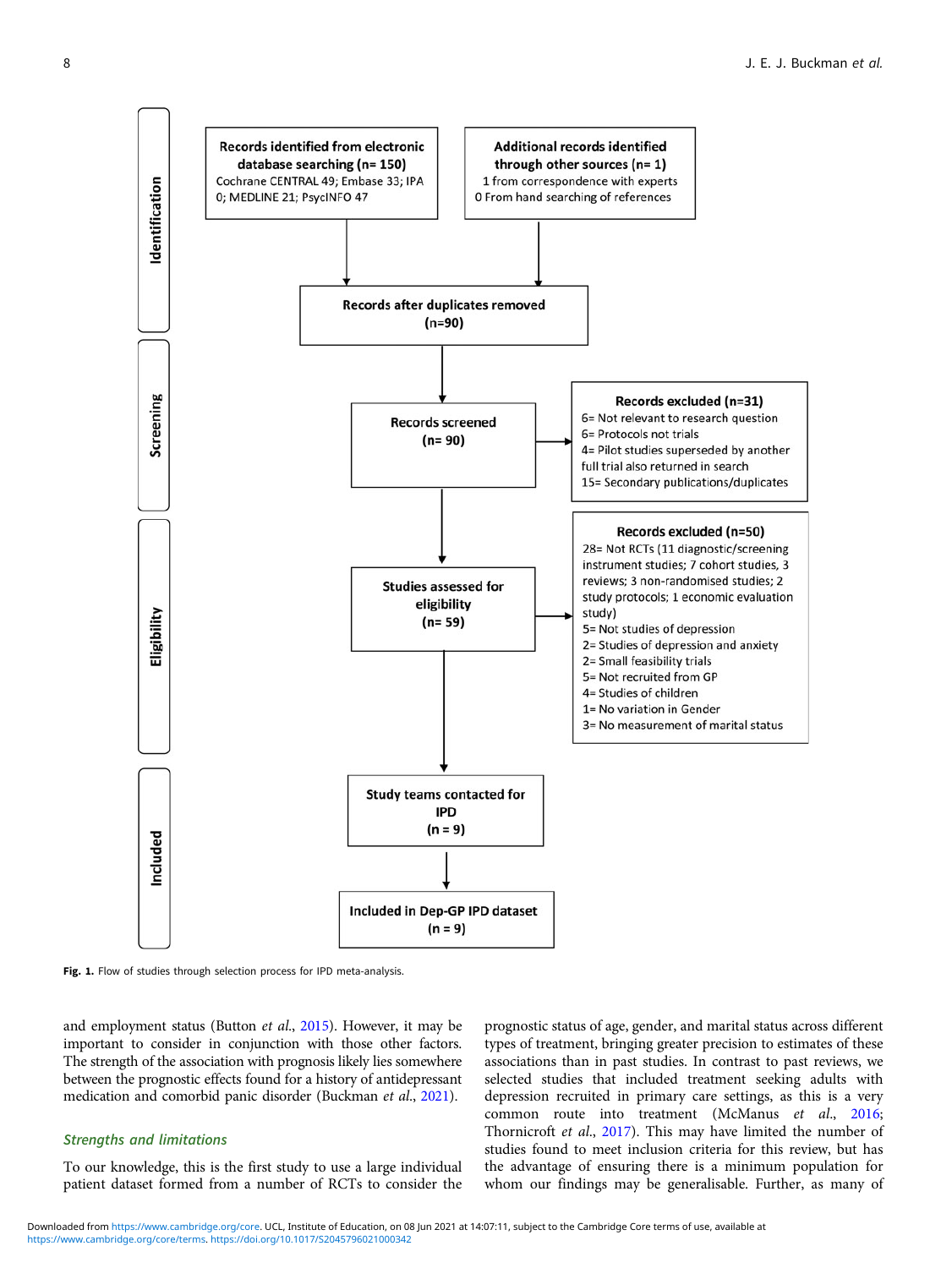|                            | Adjusted for treatment               |                         |                | Additionally adjusted for depressive severity<br>and 'disorder characteristics' |                                     |                | Additionally adjusted for age, gender, and<br>marital status |                                |                | Additionally adjusted for age, gender, marital<br>status, and employment status |                         |               |  |
|----------------------------|--------------------------------------|-------------------------|----------------|---------------------------------------------------------------------------------|-------------------------------------|----------------|--------------------------------------------------------------|--------------------------------|----------------|---------------------------------------------------------------------------------|-------------------------|---------------|--|
|                            | Z-score of<br>depressive<br>symptoms | Number<br>of<br>Studies | Heterogeneity  | Z-score of<br>depressive<br>symptoms                                            | S<br>Number<br>of<br><b>Studies</b> | Heterogeneity  | Z-score of<br>depressive<br>symptoms                         | Number<br>of<br><b>Studies</b> | Heterogeneity  | Z-score of<br>depressive<br>symptoms                                            | Number<br>of<br>Studies | Heterogeneity |  |
| Baseline variable          | Mean difference<br>$(95\%CI)$        | Κ                       | $l^2$          | Mean difference<br>(95%CI)                                                      | K                                   | $l^2$          | Mean difference<br>(95%CI)                                   | K                              | $l^2$          | Mean difference<br>(95%CI)                                                      | $\kappa$                | $l^2$         |  |
| Age (per 5 year increase)  | $-0.01(-0.04$ to 0.01)               | 8                       | 73             | $0(-0.02 \text{ to } 0.02)$                                                     | 8                                   | 62             | $-0.06(-0.16$ to 0.04)                                       | 8                              | $\mathbf{0}$   | $-0.06(-0.16$ to 0.04)                                                          | 8                       | $\mathbf{0}$  |  |
| Age group                  | $-0.03(-0.08 \text{ to } 0.02)$      | 8                       | 74             | $0.01(-0.03$ to 0.05)                                                           | 8                                   | 65             | $-0.04(-0.13$ to 0.05)                                       | 8                              | $\mathbf 0$    | $-0.05(-0.14$ to 0.04)                                                          | 8                       | $\mathbf 0$   |  |
| Age (16-29 - reference)    | $\mathbf 0$                          |                         |                | $\mathbf 0$                                                                     |                                     |                | 0                                                            |                                |                | $\mathbf 0$                                                                     |                         |               |  |
| Age (30-39)                | $-0.07(-0.17$ to 0.03)               | 8                       | 0              | $-0.03(-0.13$ to 0.07)                                                          | 8                                   | 13             | $0.00(-0.11$ to $0.11)$                                      | 8                              | $\overline{7}$ | $-0.01(-0.11$ to 0.09)                                                          | 8                       | $\mathbf 0$   |  |
| Age (40-49)                | $-0.00(-0.21$ to 0.21)               | 8                       | 78             | $0.01(-0.13)$ to 0.16)                                                          | 8                                   | 55             | $0.04(-0.10)$ to $0.19$                                      | 8                              | 47             | $0.03(-0.12 \text{ to } 0.18)$                                                  | 8                       | 49            |  |
| Age (50-59)                | $0.03(-0.15$ to $0.16)$              | 8                       | 45             | $0.07(-0.08 \text{ to } 0.21)$                                                  | 8                                   | 49             | $0.08(-0.06$ to 0.23)                                        | 8                              | 33             | $0.06(-0.08 \text{ to } 0.19)$                                                  | 8                       | 25            |  |
| Age $(60 + )$              | $-0.14(-0.35$ to 0.06)               | 8                       | 63             | $0.05(-0.11$ to 0.20)                                                           | 8                                   | 39             | $0.06(-0.11$ to 0.24)                                        | 8                              | 40             | $0.05(-0.13$ to 0.23)                                                           | 8                       | 46            |  |
| Gender (women - reference) | $\overline{0}$                       |                         |                | $\Omega$                                                                        |                                     |                | $\mathbf{0}$                                                 |                                |                | $\mathbf{0}$                                                                    |                         |               |  |
| Gender (men)               | $0.01(-0.06 \text{ to } 0.09)$       | 8                       | $\overline{7}$ | $0.05(-0.02 \text{ to } 0.11)$                                                  | 8                                   | $\mathbf{0}$   | $0.05(-0.02 \text{ to } 0.11)$                               | 8                              | $\mathbf{0}$   | $0.03(-0.03$ to 0.09)                                                           | 8                       | $\mathbf 0$   |  |
| Marital status             | $0.15(0.11$ to 0.2)                  | 8                       | $\mathbf{0}$   | $0.1(0.06 \text{ to } 0.14)$                                                    | 8                                   | $\mathbf{0}$   | $0.1(0.06 \text{ to } 0.14)$                                 | 8                              | $\mathbf{0}$   | $0.08(0.04 \text{ to } 0.12)$                                                   | 8                       | $\mathbf{0}$  |  |
| Married (reference)        | $\mathbf{0}$                         |                         |                | $\mathbf{0}$                                                                    |                                     |                | 0                                                            |                                |                | $\mathbf{0}$                                                                    |                         |               |  |
| Single                     | $0.22(0.15$ to $0.30)$               | 8                       | $\mathbf{0}$   | $0.14(0.07)$ to $0.21)$                                                         | 8                                   | $\overline{2}$ | $0.15(0.08 \text{ to } 0.23)$                                | 8                              | $\mathbf{0}$   | $0.10(0.03$ to $0.18)$                                                          | 8                       | $\mathbf 0$   |  |
| No longer married          | 0.28(0.20 to 0.37)                   | 8                       | $\mathbf{0}$   | $0.18(0.10)$ to $0.26$ )                                                        | 8                                   | $\Omega$       | $0.18(0.10)$ to $0.26$ )                                     | 8                              | $\Omega$       | $0.13(0.05$ to $0.21)$                                                          | 8                       | $\mathbf{0}$  |  |

<span id="page-8-0"></span>**Table 4.** Difference in Z-score of depressive symptoms ('mean difference') at 3–4 months post-baseline per unit increase in baseline prognostic indicator

Note: Association for ordinal variables is per category increase from first category shown below the variable down to the last (i.e. married to single, single to no longer married). 'Disorder characteristics' adjusted for anxiety duration, depression duration, comorbid panic disorder, and history of antidepressant treatment.

F ÷ L ÷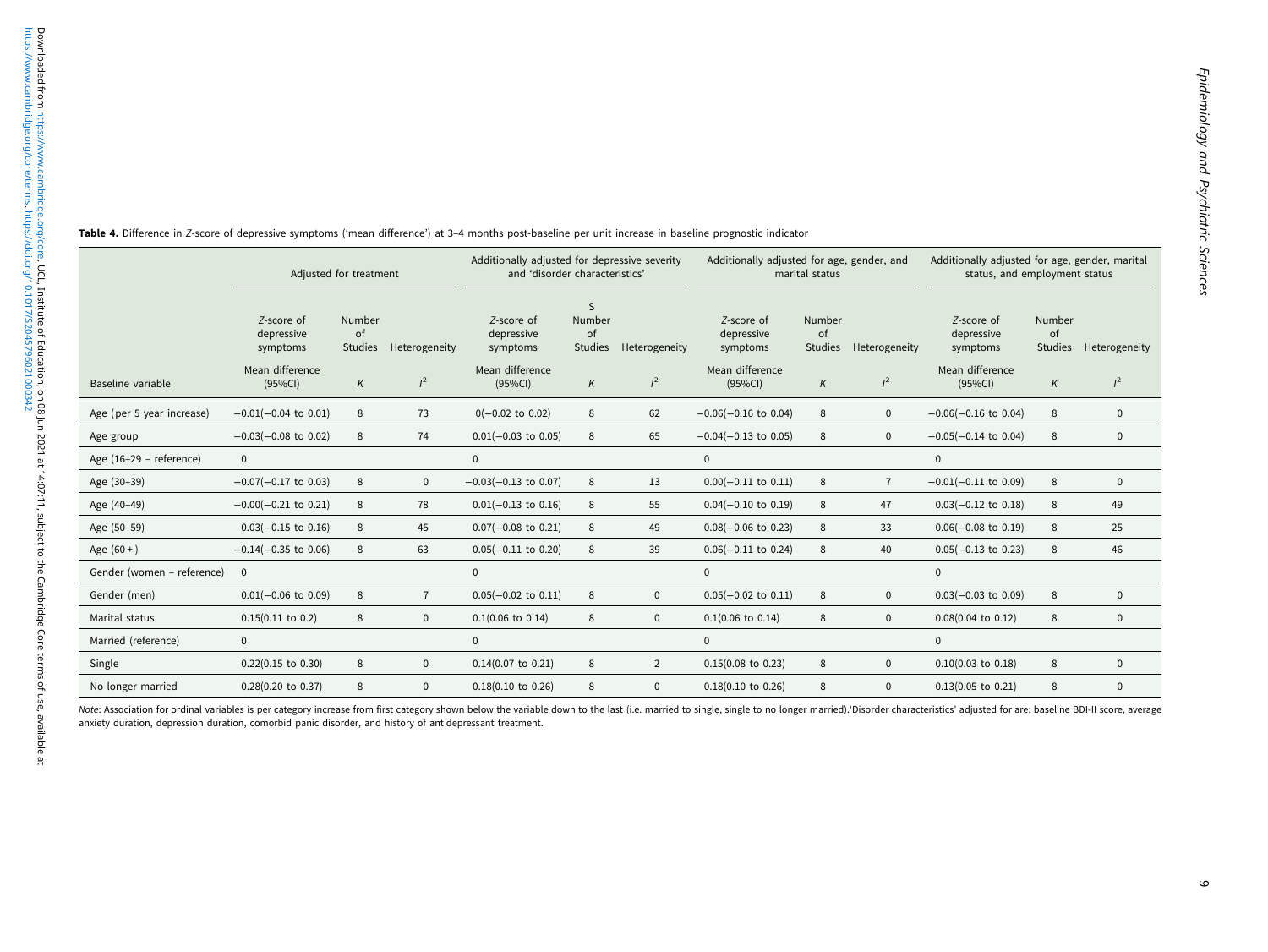|                               | Table 5. Percentage difference ('% difference') in depressive symptom scale scores at 3-4 months post-baseline per unit increase in baseline prognostic indicator |               |               |                                                                                 |               |                     |                                                           |                |                |                                                                                 |               |               |
|-------------------------------|-------------------------------------------------------------------------------------------------------------------------------------------------------------------|---------------|---------------|---------------------------------------------------------------------------------|---------------|---------------------|-----------------------------------------------------------|----------------|----------------|---------------------------------------------------------------------------------|---------------|---------------|
|                               | Adjusted for treatment                                                                                                                                            |               |               | Additionally adjusted for depressive severity and<br>'disorder characteristics' |               |                     | Additionally adjusted for age, gender, and                | marital status |                | Additionally adjusted for age, gender, marital<br>status, and employment status |               |               |
|                               | Percentage difference Number<br>in depressive<br>symptoms                                                                                                         | of<br>studies | Heterogeneity | Percentage difference Number<br>in depressive<br>symptoms                       | of<br>studies | Heterogeneity       | Percentage difference Number<br>in depressive<br>symptoms | of<br>studies  | Heterogeneity  | Percentage difference Number<br>in depressive<br>symptoms                       | of<br>Studies | Heterogeneity |
| Baseline variable             | % difference (95%CI)                                                                                                                                              | K             | $l^2$         | % difference (95%CI)                                                            | K             | $l^2$               | % difference (95%CI)                                      | $\kappa$       | $l^2$          | % difference (95%Cl)                                                            | $\kappa$      |               |
| Age (per 5 year<br>increase)  | $-0.75(-2.61$ to 1.14)                                                                                                                                            | 8             | 73            | $0.45(-1.27$ to 2.20)                                                           | 8             | 68                  | $-2.10(-9.68 \text{ to } 6.11)$                           | 8              | $\mathbf 0$    | $-2.47(-9.97)$ to 5.66)                                                         | 8             |               |
| Age group                     | $-1.45(-5.26 \text{ to } 2.51)$                                                                                                                                   | 8             | 73            | $0.97(-2.7$ to 4.78)                                                            | 8             | 69                  | $-3.23(-10.19$ to 4.27)                                   | 8              | $\mathbf 0$    | $-4.03(-10.87$ to 3.32)                                                         | $\,8\,$       |               |
| Age (16-29 -<br>reference)    | $\mathbf{0}$                                                                                                                                                      |               |               | $\mathbf{0}$                                                                    |               |                     | $\mathbf{0}$                                              |                |                | $\mathbf{0}$                                                                    |               |               |
| Age (30-39)                   | $-8.41(-16.62 \text{ to } 0.60)$                                                                                                                                  | 8             | 19            | $-6.06(-14.13$ to 2.78)                                                         | 8             | 18                  | $-3.45(-11.46$ to 5.27)                                   | 8              | 6              | $-3.80(-11.60$ to 4.70)                                                         | $\,8\,$       |               |
| Age (40-49)                   | $-3.08(-16.93)$ to 13.08)                                                                                                                                         | 8             | 73            | $-1.13(-10.69)$ to 9.46)                                                        | $\,8\,$       | 40                  | $2.29(-7.49 \text{ to } 13.11)$                           | 8              | 28             | $2.09(-7.82 \text{ to } 13.06)$                                                 | $\,8\,$       | 29            |
| Age (50-59)                   | $-0.58(-11.03$ to 11.08)                                                                                                                                          | 8             | 40            | $3.57(-9.17 \text{ to } 18.11)$                                                 | 8             | 57                  | $6.24(-6.25$ to 20.38)                                    | 8              | 43             | $4.50(-7.40 \text{ to } 17.94)$                                                 | $\,8\,$       | 38            |
| Age $(60 + )$                 | $-8.92(-24.30$ to 9.59)                                                                                                                                           | 8             | 71            | $3.47(-11.23 \text{ to } 20.62)$                                                | 8             | 58                  | $6.47(-9.63 \text{ to } 25.43)$                           | 8              | 56             | $4.04(-12.67$ to 23.94)                                                         | $\,8\,$       | 60            |
| Gender (women -<br>reference) | $\mathbf{0}$                                                                                                                                                      |               |               | $\mathbf{0}$                                                                    |               |                     | $\mathbf{0}$                                              |                |                | $\mathbf{0}$                                                                    |               |               |
| Gender (men)                  | $2.9(-2.53$ to 8.63)                                                                                                                                              | 8             | $\mathbf 0$   | $4.13(-1.1)$ to 9.63)                                                           | $\,8\,$       | $\mathsf{O}\xspace$ | $4.33(-1.03$ to $9.99)$                                   | 8              | $\overline{4}$ | $2.61(-3.02 \text{ to } 8.56)$                                                  | $\,8\,$       | 15            |
| Marital status                | 10.07(6.61 to 13.64)                                                                                                                                              | 8             | $\mathbf 0$   | 6.82(3.64 to 10.1)                                                              | 8             | $\mathbf 0$         | 6.81(3.61 to 10.12)                                       | 8              | $\mathbf 0$    | $4.85(1.61$ to $8.19)$                                                          | $\,8\,$       |               |
| Married (reference)           | $\mathbf 0$                                                                                                                                                       |               |               | $\mathbf 0$                                                                     |               |                     | $\mathsf 0$                                               |                |                | $\mathbf 0$                                                                     |               |               |
| Single                        | 18.12(11.34 to 25.31)                                                                                                                                             | 8             | $\mathbf 0$   | 12.02(5.95 to 18.44)                                                            | $\,8\,$       | $\mathsf 0$         | 13.76(7.10 to 20.83)                                      | 8              | $\mathbf 0$    | 9.25(2.78 to 16.13)                                                             | $\,8\,$       |               |
| No longer married             | 19.17(11.64 to 27.21)                                                                                                                                             | 8             | $\mathbf{0}$  | 12.72(5.92 to 19.94)                                                            | 8             | $\mathbf{0}$        | 11.97(5.10 to 19.29)                                      | 8              | $\mathbf{0}$   | 8.02(1.31 to 15.18)                                                             | $\,8\,$       |               |

Table 5.Percentage difference ('% difference') in depressive symptom scale scores at <sup>3</sup>–<sup>4</sup> months post-baseline per unit increase in baseline prognostic indicator

<span id="page-9-0"></span>Downloaded from https://www.cambridge.<br>https://www.cambridge.org/core/terms. htt wailable at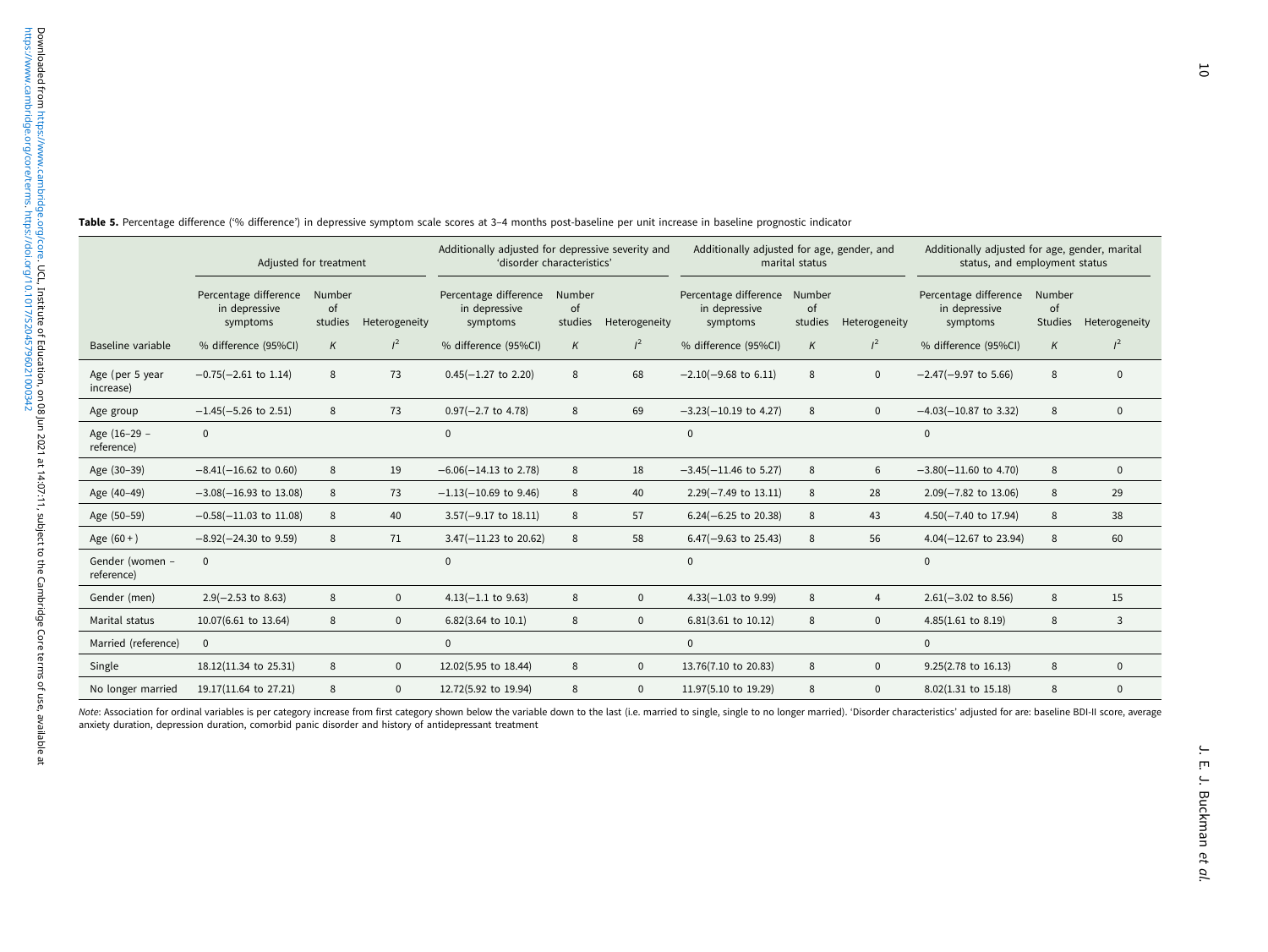the randomised treatments here are commonly used in other settings, our findings may be informative for clinicians assessing depressed patients in other settings where there are multiple treatment options.

In addition, our inclusion criteria specified such that all studies used the same measure to determine diagnosis, assess baseline symptoms and the depressive 'disorder characteristics' confounders, minimising bias in harmonising the data across studies. This reduced the potential pool of studies that might have been included here. However, as IPD data were available for all studies that met these criteria we did not introduce a common source of selection bias that can occur when only a subset of trials provide IPD. It is noteworthy that from our preliminary searches only two other studies (Hegerl et al., [2010;](#page-11-0) Perroud et al., [2012](#page-12-0)) (totalling n = 612 patients) might potentially have met all other inclusion criteria and used other comprehensive measures of depressive and anxiety symptoms and disorders at baseline. An alternative approach might have been taken by not specifying which measure was used at baseline but instead only specifying that all of the 'disorder characteristics' noted to be associated with prognosis in our previous study should have been assessed. It is noteworthy though that many studies that were excluded contained no comprehensive measure of anxiety disorder symptoms or diagnoses and so most would not have assessed for panic disorder, thus would have failed to meet inclusion criteria in this way too.

We used robust methods whereby data were extracted, cleaned and checked by multiple reviewers (Buscemi et al., [2006\)](#page-11-0), but only a one reviewer screened the initial titles and abstracts of the studies returned in the searches which may have introduced additional bias. Although adjustments were made for a number of potential confounders, including clinical, demographic and socio-economic variables, we cannot rule out residual confounding. Further, it is possible that adjusting for baseline depressive severity may have led to underestimating the effects of marital status on prognosis, as higher levels of baseline severity might be associated with a greater likelihood of separation, divorce or of being single. In addition, using a standardised outcome is a method that has been criticised but the results using the z-score outcome were similar to those with the log outcome and the secondary and sensitivity outcomes, suggesting the use of the standardised outcome metric did not unduly affect the results. The included studies were conducted at such a time when only two categories of gender were routinely assessed and did not give participants the option to identify with non-binary gender identities. Two participants had no gender data recorded; it is not clear whether they would have chosen another gender identity were other categories available to them.

# Implications and conclusions

Clinicians and researchers will continue to routinely assess for age and gender however the value of including information on these factors when considering prognosis is likely to be very limited. On the basis of these findings we might conclude that although age and gender are important for the incidence and prevalence of depression (Kessler et al., [2005](#page-11-0)), they appear to not be important for prognosis with treatment. Patients that are married appear to have better prognoses than patients that are single or no longer married. On its own, marital status is unlikely to inform a clinically important difference in prognosis after accounting for the severity of depressive illness, captured by the depressive 'disorder characteristics'. However, as the magnitude of effects was similar to those of a number of other clinical prognostic factors, it may be

equally important to assess for marital status in clinic and to include it in predictive models of prognosis. We were unable to investigate why married people have better prognoses. It is noteworthy that when adjusting for housing status, financial wellbeing and social support (in sensitivity analyses) the associations were weaker, so married patients might differ from those that are not married in these social domain, and these in turn may be associated with prognosis.

Supplementary material. The supplementary material for this article can be found at <https://doi.org/10.1017/S2045796021000342>

Data availability. Requests for sharing of the IPD used in this study can be made to the corresponding author, any sharing of data will be subject to obtaining appropriate agreements from the chief investigators or data custodians for each individual trial dataset used here.

Acknowledgements. The authors would like to thank Professor Ian R. White for his contribution to determining the methods for this study and writing the protocol paper that this study followed.

Authors contributions. JB, GL and SP conceived of the original project, all three along with SDH, RJD, SG, TK, EW and GA applied for and received funding to support this work. All nine of the above, RS and ZDC, wrote the initial protocol document and plan for the current study. JB and RS co-reviewed the studies with consultation from GL and SP. ZDC, NW, DK, GA and GL provided data and liaison to resolve issues and discrepancies between received datasets and publications about those studies. JB, RS, GL and SP were responsible for the screening of studies, data extraction, additional data cleaning. JB was responsible for the data analysis with support from GA, GL, CO'D, L-LA, JS and RS in particular, and consultation from all other authors. JB wrote the original manuscript with support from RS, L-LA, JS, CO'D, GA, TE, MD, SDH, SB, EL, ZDC, GL and SP. All authors contributed to consecutive drafts and approved the final manuscript. The corresponding author attests that all listed authors meet authorship criteria and that no others meeting criteria have been omitted.

Financial support. This work was supported by the Wellcome Trust through a Clinical Research Fellowship to JB (201292/Z/16/Z), MQ Foundation (for ZC: MQDS16/72), the Higher Education Funding Council for England (RS, L-LA, C'OD and SP), the National Institute of Health Research (NIHR), NIHR University College London Hospitals Biomedical Research Centre (RS, L-LA and SP), University College London (GA, GL), Vanderbilt University (SDH), University of Southampton (TK), University of Exeter (EW) and University of York (SG). NIHR Biomedical Research Centre at the University Hospitals Bristol and Weston NHS Foundation Trust and the University of Bristol (NW: The views expressed are those of the authors and not necessarily those of the NIHR or the Department of Health and Social Care). Alzheimer's Society (grant code: 457 (AS-PG-18-013) for JS). National Institute for Health Research (NIHR) Biomedical Research Centre at South London and Maudsley NHS Foundation Trust and King's College London (TE and MD: The views expressed are those of the author(s) and not necessarily those of the NHS, the NIHR or the Department of Health).

The studies that IPD for this study were funded by:

- 1. CADET: UK Medical Research Council (MRC; reference G0701013), managed by the National Institute for Health Research (NIHR) on behalf of the MRC-NIHR partnership
- 2. COBALT: This research was funded by the National Institute for Health Research Health Technology Assessment (NIHR HTA) programme (project number 06/404/02).
- 3. GENPOD: Medical Research Council and supported by the Mental Health Research Network.
- 4. IPCRESS: BUPA Foundation
- 5. ITAS: Primary Secondary Care Interface initiative of the United Kingdom National Health Service Research and Development Programme (PSI 2-58).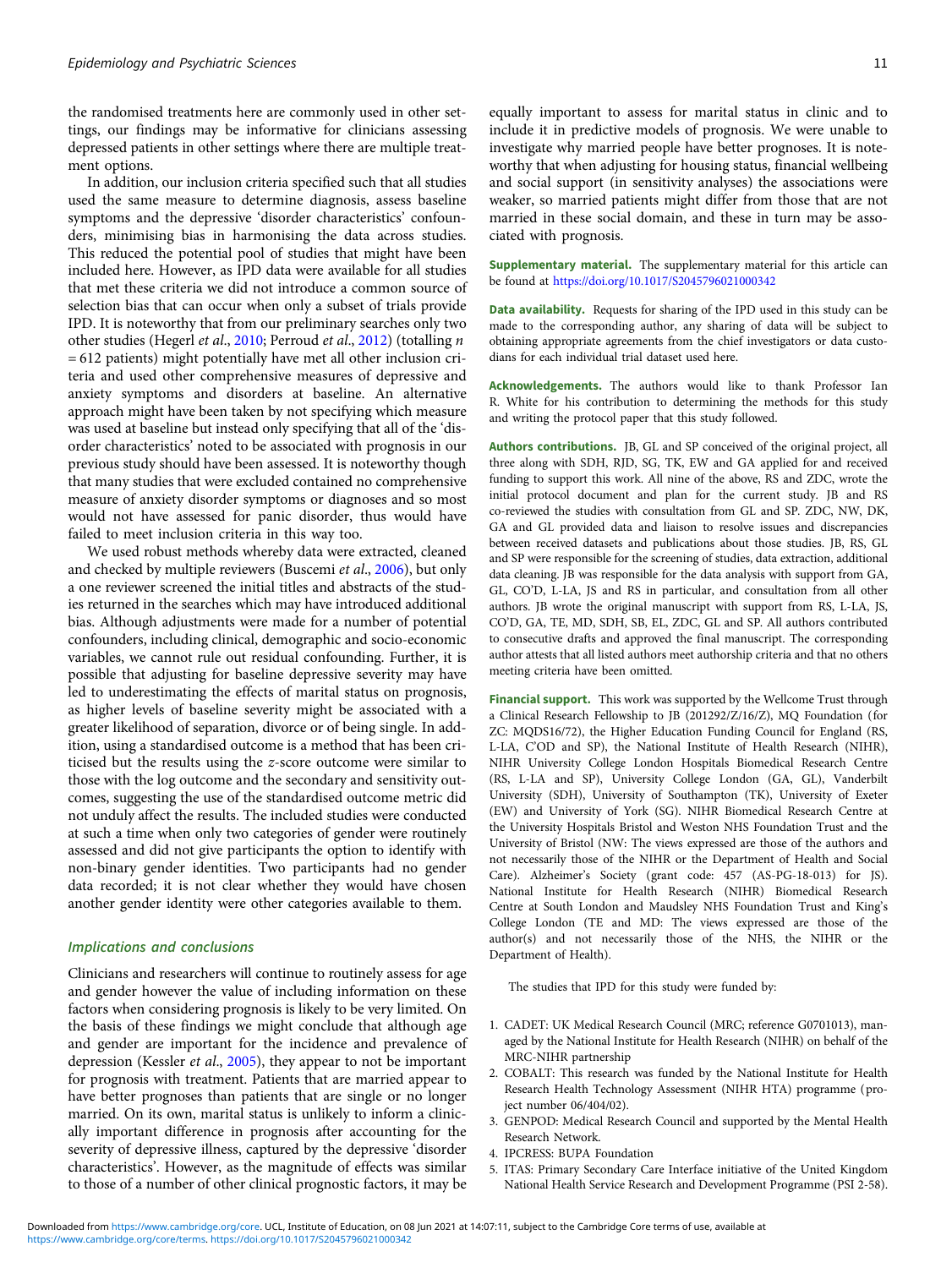- <span id="page-11-0"></span>6. MIR: National Institute for Health Research (NIHR) Health Technology Assessment (HTA) programme (project 11/129/76) and supported by the NIHR Biomedical Research Centre at University Hospitals Bristol NHS Foundation Trust and the University of Bristol
- 7. PANDA: NIHR Programme Grant for Applied Research (RP-PG-0610-10048).
- 8. REEACT: UK National Institute for Health Research (NIHR) Health Technology Assessment (HTA) programme (project 06/43/05).
- 9. TREAD: National Institute for Health Research (NIHR) Health Technology Assessment (HTA) programme.

The funding sources had no role in the design and conduct of the study; collection, management, analysis and interpretation of the data; preparation, review or approval of the manuscript; and decision to submit the manuscript for publication.

Conflict of interest. All authors have completed the ICMJE uniform disclosure form at [www.icmje.org/coi\\_disclosure.pdf.](https://www.icmje.org/coi_disclosure.pdf) Declaration of Interest: None.

#### References

- Bebbington P (1987) Marital status and depression: a study of English national admission statistics. Acta Psychiatrica Scandinavica 75, 640–650.
- Beck AT, Steer RA and Brown GK (1996) Manual for the Beck depression inventory-II. Manual for the Beck Depression Inventory-II. San Antonio, TX: Psychological Corporation, pp. 1–82.
- Buckman JEJ, Saunders R, Cohen ZD, Clarke K, Ambler G, DeRubeis RJ, Gilbody S, Hollon SD, Kendrick T, Watkins E, White IR, Lewis G and Pilling S (2020) What factors indicate prognosis for adults with depression in primary care? A protocol for meta-analyses of individual patient data using the Dep-GP database. Wellcome Open Research 4. Available at [https://www.cambridge.org/core/journals/psychological-medicine/article/](https://www.cambridge.org/core/journals/psychological-medicine/article/contribution-of-depressive-disorder-characteristics-to-determinations-of-prognosis-for-adults-with-depression-an-individual-patient-data-metaanalysis/65C312B2870A61B90FBB8A0CCD1A145E) [contribution-of-depressive-disorder-characteristics-to-determinations-of](https://www.cambridge.org/core/journals/psychological-medicine/article/contribution-of-depressive-disorder-characteristics-to-determinations-of-prognosis-for-adults-with-depression-an-individual-patient-data-metaanalysis/65C312B2870A61B90FBB8A0CCD1A145E)[prognosis-for-adults-with-depression-an-individual-patient-data-metaanalysis/](https://www.cambridge.org/core/journals/psychological-medicine/article/contribution-of-depressive-disorder-characteristics-to-determinations-of-prognosis-for-adults-with-depression-an-individual-patient-data-metaanalysis/65C312B2870A61B90FBB8A0CCD1A145E) [65C312B2870A61B90FBB8A0CCD1A145E](https://www.cambridge.org/core/journals/psychological-medicine/article/contribution-of-depressive-disorder-characteristics-to-determinations-of-prognosis-for-adults-with-depression-an-individual-patient-data-metaanalysis/65C312B2870A61B90FBB8A0CCD1A145E) (Accessed 4 May 2021).
- Buckman JEJ, Saunders R, Cohen ZD, Barnett P, Clarke K, Ambler G, DeRubeis RJ, Gilbody S, Hollon SD, Kendrick T, Watkins E, Wiles N, Kessler D, Richards D, Sharp D, Brabyn S, Littlewood E, Salisbury C, White IR, Lewis G and Pilling S (2021) The contribution of depressive "disorder characteristics" to determinations of prognosis for adults with depression: an individual patient data metaanalysis. Psychological Medicine [Published Online]. Available at [https://wellcomeopenresearch.](https://wellcomeopenresearch.org/articles/4-69) [org/articles/4-69](https://wellcomeopenresearch.org/articles/4-69) (Accessed 4 May 2021).
- Buscemi N, Hartling L, Vandermeer B, Tjosvold L and Klassen TP (2006) Single data extraction generated more errors than double data extraction in systematic reviews. Journal of Clinical Epidemiology 59, 697–703.
- Button KS, Kounali D, Thomas L, Wiles NJ, Peters TJ, Welton NJ, Ades AE and Lewis G (2015) Minimal clinically important difference on the Beck depression inventory – II according to the patient's perspective. Psychological Medicine 45, 3269–3279.
- Carter GC, Cantrell RA, Zarotsky V, Haynes VS, Phillips G, Alatorre CI, Goetz I, Paczkowski R and Marangell LB (2012) Comprehensive review of factors implicated in the heterogeneity of response in depression. Depression and Anxiety 29, 340–354.
- Chalder M, Wiles NJ, Campbell J, Hollinghurst SP, Haase AM, Taylor AH, Fox KR, Costelloe C, Searle A, Baxter H, Winder R, Wright C, Turner KM, Calnan M, Lawlor DA, Peters TJ, Sharp DJ, Montgomery AA and Lewis G (2012) Facilitated physical activity as a treatment for depressed adults: randomised controlled trial. British Medical Journal 344, e2758–e2758.
- Chekroud AM, Zotti RJ, Shehzad Z, Gueorguieva R, Johnson MK, Trivedi MH, Cannon TD, Krystal JH and Corlett PR (2016) Cross-trial prediction of treatment outcome in depression: a machine learning approach. The Lancet Psychiatry 3, 243–250.
- Cipriani A, Furukawa TA, Salanti G, Chaimani A, Atkinson LZ, Ogawa Y, Leucht S, Ruhe HG, Turner EH, Higgins JPT, Egger M, Takeshima N, Hayasaka Y, Imai H, Shinohara K, Tajika A, Ioannidis JPA and Geddes JR (2018) Comparative efficacy and acceptability of 21 antidepressant drugs for the acute treatment of adults with major depressive disorder: a systematic review and network meta-analysis. The Lancet 391, 1357–1366.
- Cox BD, Blaxter M, Buckle ALJ, Fenner NP, Golding JF, Gore M, Huppert FA, Nickson J, Roth M, Stark J, Wadsworth MEJ and Wichelow M (1987) The Health and Lifestyle Survey. London, UK: Health Promotion Research Trust.
- Cuijpers P, Hollon SD, van Straten A, Bockting C, Berking M and Andersson G (2013) Does cognitive behaviour therapy have an enduring effect that is superior to keeping patients on continuation pharmacotherapy? A meta-analysis. BMJ Open 3, e002542.
- Cuijpers P, Karyotaki E, Reijnders M and Huibers MJH (2018) Who benefits from psychotherapies for adult depression? A meta-analytic update of the evidence. Cognitive Behaviour Therapy 47, 91–106.
- Dodd S, Berk M, Kelin K, Zhang Q, Eriksson E, Deberdt W and Craig Nelson J (2014) Application of the gradient boosted method in randomised clinical trials: participant variables that contribute to depression treatment efficacy of duloxetine, SSRIs or placebo. Journal of Affective Disorders 168, 284–293.
- Ensel WM (1982) The role of age in the relationship of gender and marital status to depression. The Journal of Nervous and Mental Disease 170, 536–543.
- Faravelli C, Alessandra Scarpato M, Castellini G and Lo Sauro C (2013) Gender differences in depression and anxiety: the role of age. Psychiatry Research 210, 1301–1303.
- Fisher DJ (2015) Two-stage individual participant data meta-analysis and generalized forest plots. The Stata Journal 2, 369–396.
- Gilbody S, Littlewood E, Hewitt C, Brierley G, Tharmanathan P, Araya R, Barkham M, Bower P, Cooper C, Gask L, Kessler D, Lester H, Lovell K, Parry G, Richards DA, Andersen P, Brabyn S, Knowles S, Shepherd C, Tallon D and White D (2015) Computerised cognitive behaviour therapy (cCBT) as treatment for depression in primary care (REEACT trial): large scale pragmatic randomised controlled trial. British Medical Journal 351, h5627.
- Goldberg D (1992) General Health Questionnaire (GHQ-12) NFER. Windsor, UK: Nelson Publishing Co. Ltd.
- Guyatt GH, Oxman A, Vist G, Kunz R, Falck-Ytter Y, Alonso-Coello P and Schünemann HJ (2008) GRADE An emerging consensus on rating quality of evidence and strength of recommendations. British Medical Journal 336, 924–926.
- Hayden JA, Van Der Windt DA, Cartwright JL, Côté P and Bombardier C (2013) Assessing bias in studies of prognostic factors. Annals of Internal Medicine 158, 280–286.
- Hegerl U, Hautzinger M, Mergl R, Kohnen R, Schütze M, Scheunemann W, Allgaier A-K, Coyne J and Henkel V (2010) Effects of pharmacotherapy and psychotherapy in depressed primary-care patients: a randomized, controlled trial including a patients' choice arm. The International Journal of Neuropsychopharmacology 13, 31–44.
- Higgins JPT and Green S (2011) Cochrane Handbook for Systematic Reviews of Interventions. Edited by J. P. T. Higgins and S. Geen. Chichester, UK: The Cochrane Collaboration.
- Higgins JPT, Thompson SG, Deeks JJ and Altman DG (2003) Measuring inconsistency in meta-analyses. British Medical Journal 327, 557–560.
- Johnsen TJ and Friborg O (2015) The effects of cognitive behavioral therapy as an anti-depressive treatment is falling: a meta-analysis. Psychological Bulletin 141, 747–768.
- Karyotaki E, Riper H, Twisk J, Hoogendoorn A, Kleiboer A, Mira A, Mackinnon A, Meyer B, Botella C, Littlewood E, Andersson G, Christensen H, Klein JP, Schröder J, Bretón-López J, Scheider J, Griffiths K, Farrer L, Huibers MJH, Phillips R, Gilbody S, Moritz S, Berger T, Pop V, Spek V and Cuijpers P (2017) Efficacy of self-guided internet-based cognitive behavioral therapy in the treatment of depressive symptoms. JAMA Psychiatry 74, 351–359.
- Kessler RC and Essex M (1982) Marital status and depression: the importance of coping resources. Social Forces 61, 484–507.
- Kessler RC, Berglund P, Demler O, Jin R, Merikangas KR and Walters EE (2005) Lifetime prevalence and age-of-onset distributions of DSM-IV disorders in the national comorbidity survey replication. Archives of General Psychiatry 62, 593–602.
- Kessler D, Lewis G, Kaur S, Wiles N, King M, Weich S, Sharp DJ, Araya R, Hollinghurst S and Peters TJ (2009) Therapist-delivered internet psychotherapy for depression in primary care: a randomised controlled trial. The Lancet 374, 628–634.